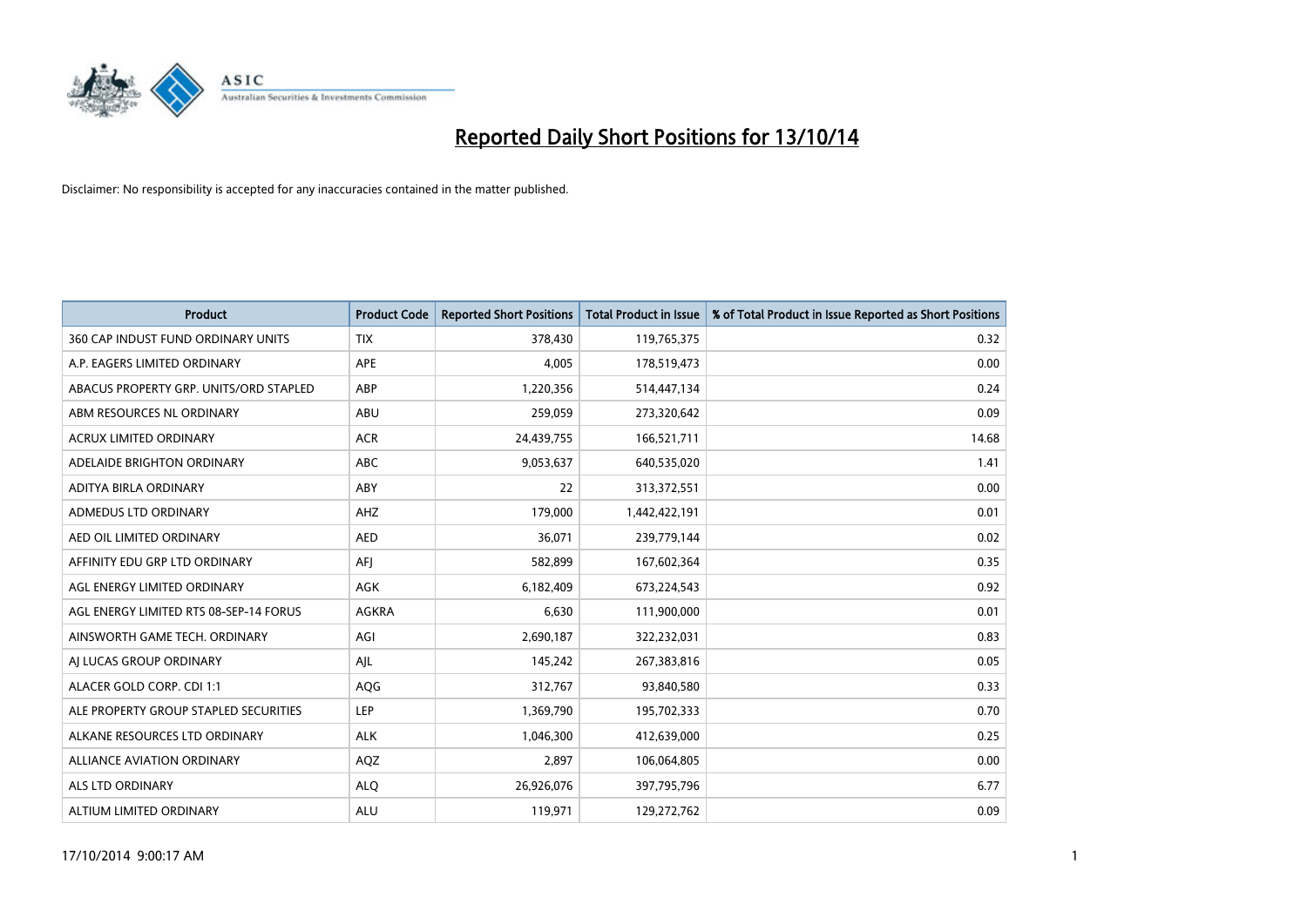

| <b>Product</b>                          | <b>Product Code</b> | <b>Reported Short Positions</b> | <b>Total Product in Issue</b> | % of Total Product in Issue Reported as Short Positions |
|-----------------------------------------|---------------------|---------------------------------|-------------------------------|---------------------------------------------------------|
| ALUMINA LIMITED ORDINARY                | <b>AWC</b>          | 55,178,984                      | 2,806,225,615                 | 1.97                                                    |
| AMCOM TELECOMM. ORDINARY                | AMM                 | 6,272,638                       | 266,399,148                   | 2.35                                                    |
| AMCOR LIMITED ORDINARY                  | <b>AMC</b>          | 6,182,429                       | 1,206,684,923                 | 0.51                                                    |
| AMP LIMITED ORDINARY                    | AMP                 | 13,806,128                      | 2,957,737,964                 | 0.47                                                    |
| ANSELL LIMITED ORDINARY                 | <b>ANN</b>          | 5,521,250                       | 153,105,206                   | 3.61                                                    |
| ANTARES ENERGY LTD ORDINARY             | <b>AZZ</b>          | 127,643                         | 255,000,000                   | 0.05                                                    |
| ANZ BANKING GRP LTD ORDINARY            | ANZ                 | 12,830,043                      | 2,756,627,771                 | 0.47                                                    |
| APA GROUP STAPLED SECURITIES            | APA                 | 8,427,575                       | 835,750,807                   | 1.01                                                    |
| APN NEWS & MEDIA ORDINARY               | <b>APN</b>          | 1,303,078                       | 1,029,041,356                 | 0.13                                                    |
| AQUARIUS PLATINUM. ORDINARY             | <b>AOP</b>          | 2,944,156                       | 1,465,473,903                 | 0.20                                                    |
| AQUILA RESOURCES ORDINARY               | <b>AQA</b>          | 13,583                          | 411,804,442                   | 0.00                                                    |
| ARAFURA RESOURCE LTD ORDINARY           | <b>ARU</b>          | 2,000                           | 441,270,644                   | 0.00                                                    |
| ARB CORPORATION ORDINARY                | ARP                 | 1,300,190                       | 72,493,302                    | 1.79                                                    |
| ARDENT LEISURE GROUP STAPLED SECURITIES | AAD                 | 1,238,105                       | 438,666,245                   | 0.28                                                    |
| ARENA REIT. ORDINARY UNITS              | <b>ARF</b>          | 146,230                         | 211,495,653                   | 0.07                                                    |
| ARISTOCRAT LEISURE ORDINARY             | ALL                 | 2,774,152                       | 630,022,253                   | 0.44                                                    |
| ARRIUM LTD ORDINARY                     | ARI                 | 83,599,560                      | 2,333,653,286                 | 3.58                                                    |
| ARRIUM LTD RIGHTS 30-SEP-14 FOR         | <b>ARIR</b>         | 102,578                         | 1,366,183,142                 | 0.01                                                    |
| ASALEO CARE LIMITED ORDINARY            | <b>AHY</b>          | 8,071,014                       | 603,469,434                   | 1.34                                                    |
| ASCIANO LIMITED ORDINARY                | <b>AIO</b>          | 3,064,615                       | 975,385,664                   | 0.31                                                    |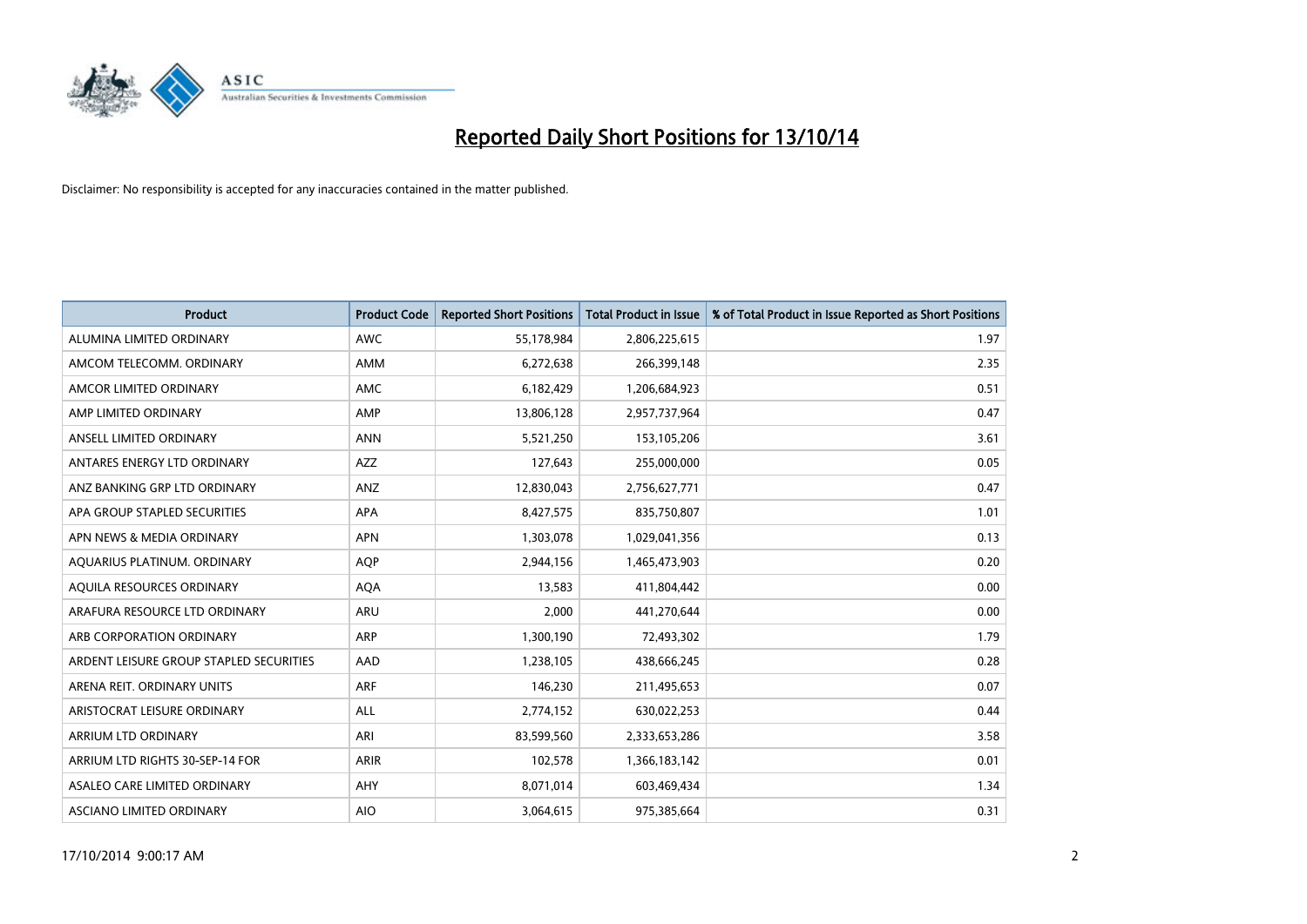

| <b>Product</b>                            | <b>Product Code</b> | <b>Reported Short Positions</b> | <b>Total Product in Issue</b> | % of Total Product in Issue Reported as Short Positions |
|-------------------------------------------|---------------------|---------------------------------|-------------------------------|---------------------------------------------------------|
| ASPEN GROUP ORD/UNITS STAPLED             | <b>APZ</b>          | 223,963                         | 114,984,873                   | 0.19                                                    |
| ASTRO JAP PROP GROUP STAPLED US PROHIBIT. | AJA                 | 185,788                         | 67,211,752                    | 0.28                                                    |
| ASX LIMITED ORDINARY                      | <b>ASX</b>          | 5,446,832                       | 193,595,162                   | 2.81                                                    |
| ATLAS IRON LIMITED ORDINARY               | AGO                 | 113,616,437                     | 915,701,543                   | 12.41                                                   |
| ATRUM COAL NL ORDINARY                    | ATU                 | 167,195                         | 162,459,242                   | 0.10                                                    |
| AUCKLAND INTERNATION ORDINARY             | <b>AIA</b>          | 61,829                          | 1,190,484,097                 | 0.01                                                    |
| AURIZON HOLDINGS LTD ORDINARY             | AZJ                 | 3,331,476                       | 2,137,284,503                 | 0.16                                                    |
| AUSDRILL LIMITED ORDINARY                 | <b>ASL</b>          | 21,421,860                      | 312,277,224                   | 6.86                                                    |
| AUSENCO LIMITED ORDINARY                  | AAX                 | 1,034,946                       | 168,449,799                   | 0.61                                                    |
| AUSNET SERVICES STAPLED SECURITIES        | <b>AST</b>          | 33,048,893                      | 3,425,244,162                 | 0.96                                                    |
| AUST INDUSTRIAL REIT UNIT                 | ANI                 | 237,103                         | 96,288,031                    | 0.25                                                    |
| AUSTAL LIMITED ORDINARY                   | ASB                 | 1,023,461                       | 346,379,377                   | 0.30                                                    |
| AUSTBROKERS HOLDINGS ORDINARY             | <b>AUB</b>          | 597,524                         | 60,088,396                    | 0.99                                                    |
| AUSTIN ENGINEERING ORDINARY               | ANG                 | 1,053,611                       | 84,274,004                    | 1.25                                                    |
| AUSTRALAND PROPERTY STAPLED SECURITY      | <b>ALZ</b>          | 4,746                           | 581,797,922                   | 0.00                                                    |
| AUSTRALIAN AGRICULT. ORDINARY             | AAC                 | 2,887,647                       | 532,474,721                   | 0.54                                                    |
| AUSTRALIAN FOUNDAT. ORDINARY              | AFI                 | 100                             | 1,086,070,669                 | 0.00                                                    |
| AUSTRALIAN PHARM. ORDINARY                | API                 | 10,712,349                      | 488,115,883                   | 2.19                                                    |
| AUTOMOTIVE HOLDINGS ORDINARY              | AHE                 | 2,724,492                       | 306,437,941                   | 0.89                                                    |
| AVANCO RESOURCES LTD ORDINARY             | AVB                 | 3,267,808                       | 1,661,675,855                 | 0.20                                                    |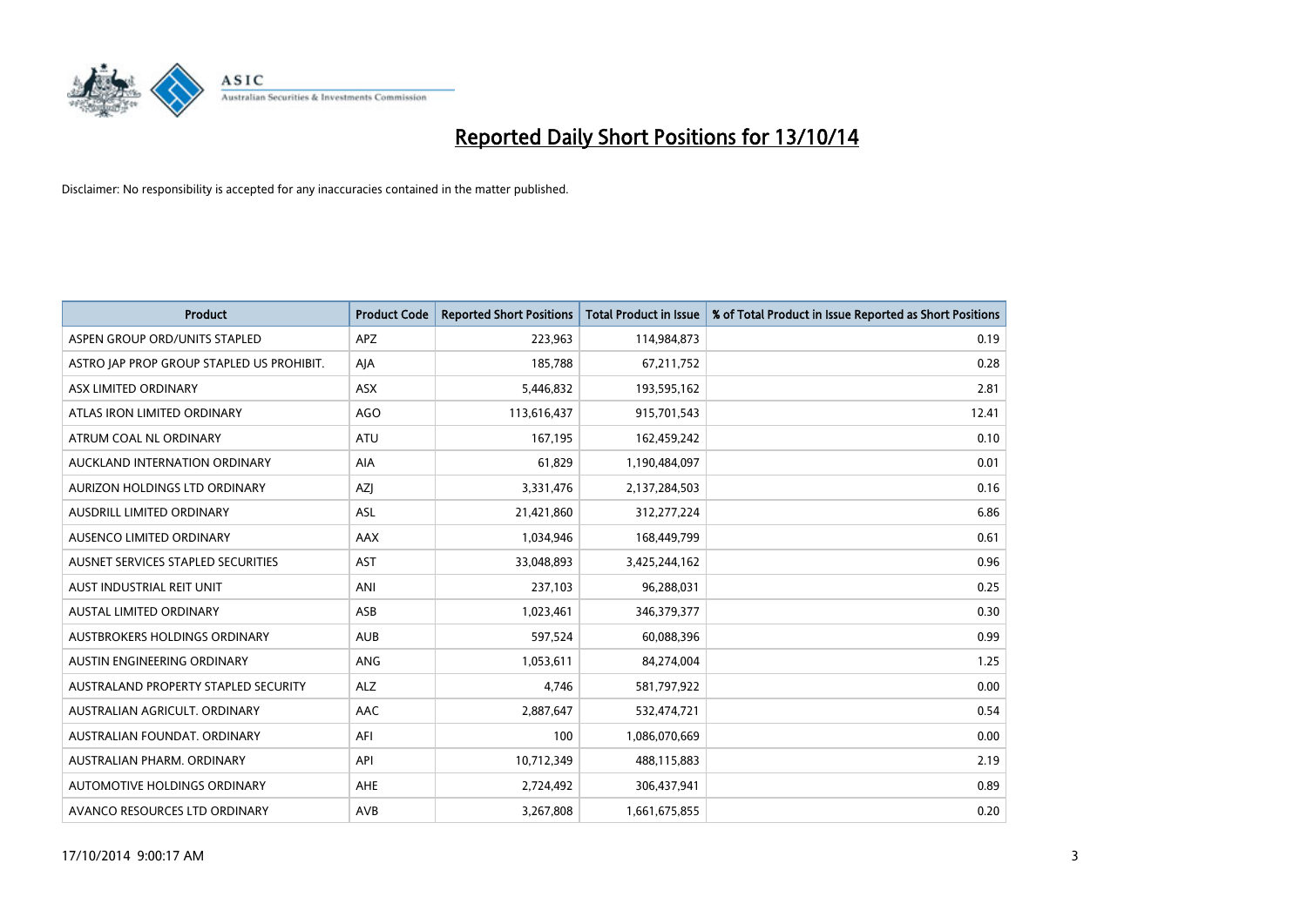

| <b>Product</b>                       | <b>Product Code</b> | <b>Reported Short Positions</b> | <b>Total Product in Issue</b> | % of Total Product in Issue Reported as Short Positions |
|--------------------------------------|---------------------|---------------------------------|-------------------------------|---------------------------------------------------------|
| AVEO GROUP STAPLED SECURITIES        | <b>AOG</b>          | 6,470,775                       | 500,111,460                   | 1.29                                                    |
| AWE LIMITED ORDINARY                 | AWE                 | 221,392                         | 525,861,050                   | 0.04                                                    |
| AZONTO PET LTD ORDINARY              | APY                 | $\mathbf{1}$                    | 1,159,375,100                 | 0.00                                                    |
| AZUMAH RESOURCES ORDINARY            | AZM                 | $\mathbf{1}$                    | 388,816,919                   | 0.00                                                    |
| <b>BANDANNA ENERGY ORDINARY</b>      | <b>BND</b>          | 24,135,792                      | 528,481,199                   | 4.57                                                    |
| BANK OF QUEENSLAND. ORDINARY         | <b>BOO</b>          | 2,107,649                       | 362,516,534                   | 0.58                                                    |
| <b>BANNERMAN RESOURCES ORDINARY</b>  | <b>BMN</b>          | 199,998                         | 329,745,150                   | 0.06                                                    |
| <b>BASE RES LIMITED ORDINARY</b>     | <b>BSE</b>          | 5,501,878                       | 561,840,029                   | 0.98                                                    |
| BATHURST RES LTD. ORDINARY           | <b>BRL</b>          | 300,729                         | 947,828,434                   | 0.03                                                    |
| <b>BC IRON LIMITED ORDINARY</b>      | <b>BCI</b>          | 6,718,878                       | 124,345,439                   | 5.40                                                    |
| BEACH ENERGY LIMITED ORDINARY        | <b>BPT</b>          | 16,422,199                      | 1,297,496,886                 | 1.27                                                    |
| BEADELL RESOURCE LTD ORDINARY        | <b>BDR</b>          | 49,588,707                      | 798,657,280                   | 6.21                                                    |
| BEGA CHEESE LTD ORDINARY             | <b>BGA</b>          | 1,964,143                       | 152,602,945                   | 1.29                                                    |
| BENDIGO AND ADELAIDE ORDINARY        | <b>BEN</b>          | 14,618,272                      | 450,887,389                   | 3.24                                                    |
| BENITEC BIOPHARMA ORDINARY           | <b>BLT</b>          | 49,000                          | 115,218,993                   | 0.04                                                    |
| BENTHAM IMF LTD ORDINARY             | <b>IMF</b>          | 4,498,780                       | 166,580,957                   | 2.70                                                    |
| BERKELEY RESOURCES ORDINARY          | <b>BKY</b>          | 77,000                          | 180,361,323                   | 0.04                                                    |
| BETASHARESCASHETF ETF UNITS          | AAA                 | 634                             | 12,076,812                    | 0.01                                                    |
| BHP BILLITON LIMITED ORDINARY        | <b>BHP</b>          | 19,924,147                      | 3,211,691,105                 | 0.62                                                    |
| <b>BIGAIR GROUP LIMITED ORDINARY</b> | <b>BGL</b>          | 49,160                          | 172,872,340                   | 0.03                                                    |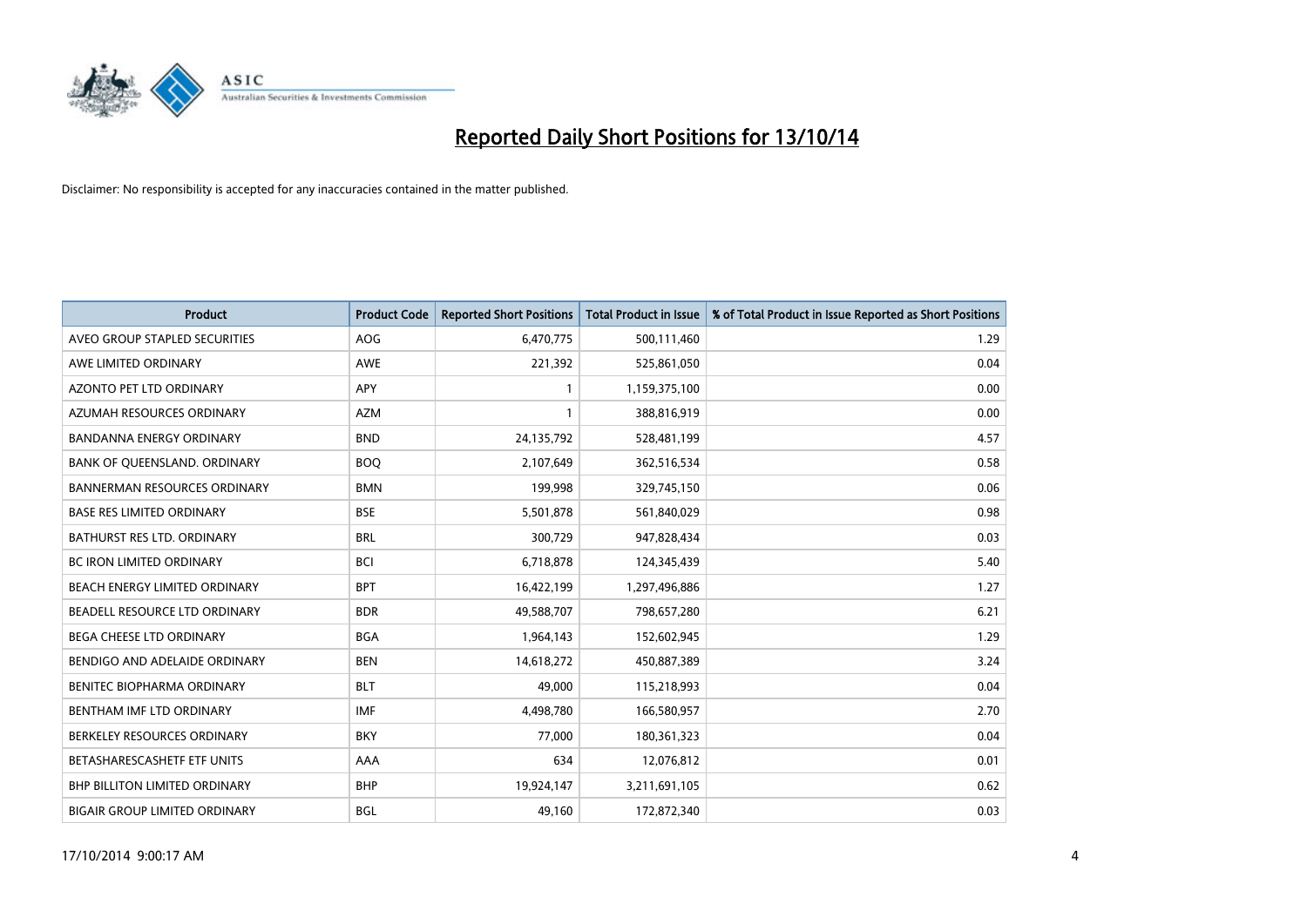

| <b>Product</b>                         | <b>Product Code</b> | <b>Reported Short Positions</b> | <b>Total Product in Issue</b> | % of Total Product in Issue Reported as Short Positions |
|----------------------------------------|---------------------|---------------------------------|-------------------------------|---------------------------------------------------------|
| <b>BILLABONG ORDINARY</b>              | <b>BBG</b>          | 10,926,867                      | 990,370,034                   | 1.10                                                    |
| <b>BLACKHAM RESOURCES ORDINARY</b>     | <b>BLK</b>          | 598,899                         | 118,939,533                   | 0.50                                                    |
| <b>BLACKMORES LIMITED ORDINARY</b>     | <b>BKL</b>          | 12,017                          | 17,224,199                    | 0.07                                                    |
| BLACKTHORN RESOURCES ORD US PROHIBITED | <b>BTR</b>          | 11,369                          | 164,285,950                   | 0.01                                                    |
| <b>BLUESCOPE STEEL LTD ORDINARY</b>    | <b>BSL</b>          | 5,489,631                       | 559,227,871                   | 0.98                                                    |
| <b>BOART LONGYEAR ORDINARY</b>         | <b>BLY</b>          | 24,268,096                      | 461,163,412                   | 5.26                                                    |
| BORAL LIMITED, ORDINARY                | <b>BLD</b>          | 19,194,637                      | 782,736,249                   | 2.45                                                    |
| <b>BRADKEN LIMITED ORDINARY</b>        | <b>BKN</b>          | 9,428,163                       | 171,027,249                   | 5.51                                                    |
| <b>BRAMBLES LIMITED ORDINARY</b>       | <b>BXB</b>          | 3,114,964                       | 1,566,029,746                 | 0.20                                                    |
| BREVILLE GROUP LTD ORDINARY            | <b>BRG</b>          | 5,119,460                       | 130,095,322                   | 3.94                                                    |
| <b>BRICKWORKS LIMITED ORDINARY</b>     | <b>BKW</b>          | 230,366                         | 148,403,475                   | 0.16                                                    |
| BT INVESTMENT MNGMNT ORDINARY          | <b>BTT</b>          | 68,581                          | 284,384,906                   | 0.02                                                    |
| <b>BURSON GROUP LTD ORDINARY</b>       | <b>BAP</b>          | 1,701,877                       | 163,585,666                   | 1.04                                                    |
| <b>BURU ENERGY ORDINARY</b>            | <b>BRU</b>          | 19,263,911                      | 336,010,528                   | 5.73                                                    |
| <b>BWP TRUST ORDINARY UNITS</b>        | <b>BWP</b>          | 8,716,617                       | 639,724,826                   | 1.36                                                    |
| CABCHARGE AUSTRALIA ORDINARY           | CAB                 | 9,710,477                       | 120,430,683                   | 8.06                                                    |
| CALTEX AUSTRALIA ORDINARY              | <b>CTX</b>          | 1,479,335                       | 270,000,000                   | 0.55                                                    |
| CAPE LAMBERT RES LTD ORDINARY          | <b>CFE</b>          | 280,137                         | 626,686,586                   | 0.04                                                    |
| CAPITOL HEALTH ORDINARY                | CAI                 | 741,857                         | 431,180,115                   | 0.17                                                    |
| <b>CARDNO LIMITED ORDINARY</b>         | CDD                 | 7,532,266                       | 163,446,174                   | 4.61                                                    |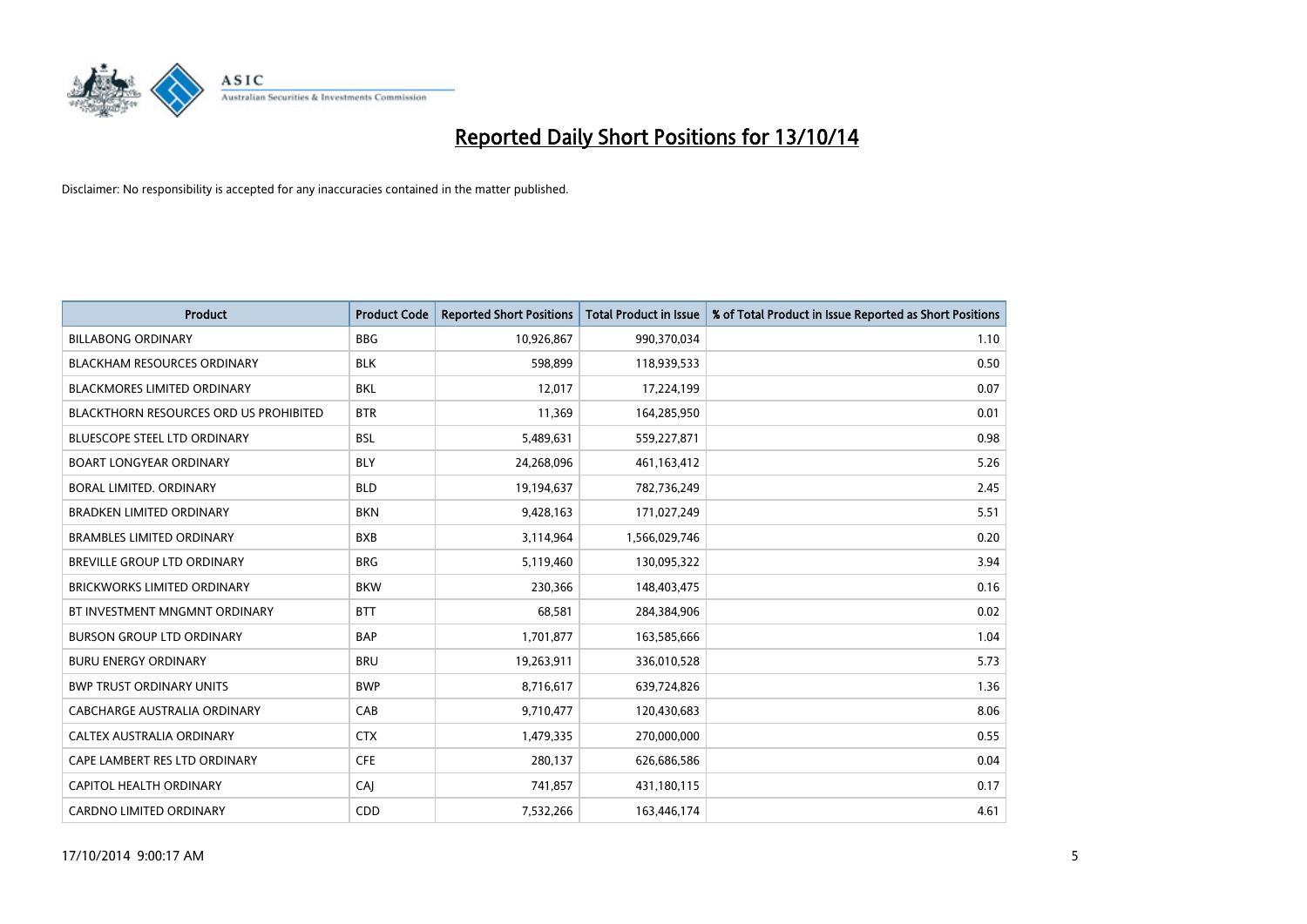

| <b>Product</b>                          | <b>Product Code</b> | <b>Reported Short Positions</b> | <b>Total Product in Issue</b> | % of Total Product in Issue Reported as Short Positions |
|-----------------------------------------|---------------------|---------------------------------|-------------------------------|---------------------------------------------------------|
| <b>CARINDALE PROPERTY UNIT</b>          | <b>CDP</b>          | 10,732                          | 70,000,000                    | 0.02                                                    |
| CARNARVON PETROLEUM ORDINARY            | <b>CVN</b>          | 734                             | 987,252,253                   | 0.00                                                    |
| CARSALES.COM LTD ORDINARY               | <b>CRZ</b>          | 15,239,495                      | 238,389,986                   | 6.39                                                    |
| CASH CONVERTERS ORDINARY                | CCV                 | 7,679,445                       | 429,262,126                   | 1.79                                                    |
| CEDAR WOODS PROP. ORDINARY              | <b>CWP</b>          | 159,988                         | 78,336,371                    | 0.20                                                    |
| CENTRAL PETROLEUM ORDINARY              | <b>CTP</b>          | 376,858                         | 368,718,957                   | 0.10                                                    |
| CFS RETAIL TRUST GRP STAPLED SECURITIES | <b>CFX</b>          | 30,915,393                      | 3,050,355,727                 | 1.01                                                    |
| CHALLENGER LIMITED ORDINARY             | <b>CGF</b>          | 465,237                         | 569,725,821                   | 0.08                                                    |
| CHANDLER MACLEOD LTD ORDINARY           | <b>CMG</b>          | 8,621                           | 547,985,086                   | 0.00                                                    |
| CHARTER HALL GROUP STAPLED US PROHIBIT. | <b>CHC</b>          | 425,858                         | 355,015,480                   | 0.12                                                    |
| <b>CHARTER HALL RETAIL UNITS</b>        | <b>CQR</b>          | 13,605,929                      | 372,893,153                   | 3.65                                                    |
| <b>CHORUS LIMITED ORDINARY</b>          | <b>CNU</b>          | 38,342                          | 396,369,767                   | 0.01                                                    |
| CLEARVIEW WEALTH LTD ORDINARY           | <b>CVW</b>          | 7,775                           | 562,711,976                   | 0.00                                                    |
| CLINUVEL PHARMACEUT. ORDINARY           | <b>CUV</b>          | 37,610                          | 42,466,435                    | 0.09                                                    |
| COAL OF AFRICA LTD ORDINARY             | <b>CZA</b>          | 426                             | 1,048,368,613                 | 0.00                                                    |
| <b>COALSPUR MINES LTD ORDINARY</b>      | <b>CPL</b>          | 1,055,117                       | 641,544,455                   | 0.16                                                    |
| COCA-COLA AMATIL ORDINARY               | <b>CCL</b>          | 27,994,465                      | 763,590,249                   | 3.67                                                    |
| COCHLEAR LIMITED ORDINARY               | <b>COH</b>          | 6,538,677                       | 57,062,020                    | 11.46                                                   |
| <b>COCKATOO COAL ORDINARY</b>           | <b>COK</b>          | 167,987                         | 4,560,196,928                 | 0.00                                                    |
| CODAN LIMITED ORDINARY                  | <b>CDA</b>          | 305,411                         | 176,969,924                   | 0.17                                                    |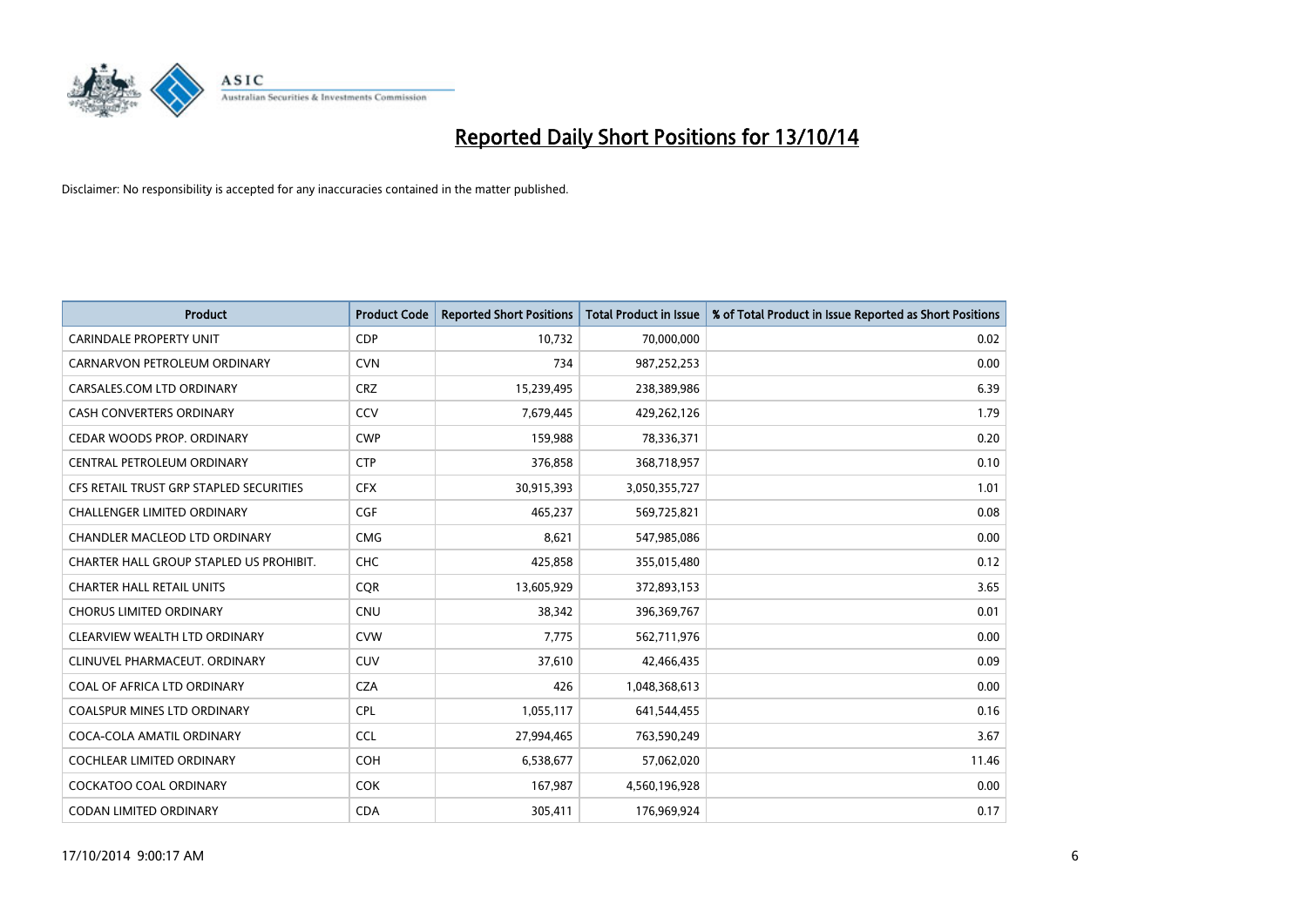

| Product                                 | <b>Product Code</b> | <b>Reported Short Positions</b> | <b>Total Product in Issue</b> | % of Total Product in Issue Reported as Short Positions |
|-----------------------------------------|---------------------|---------------------------------|-------------------------------|---------------------------------------------------------|
| <b>COFFEY INTERNATIONAL ORDINARY</b>    | <b>COF</b>          | 6,077                           | 255,833,165                   | 0.00                                                    |
| COKAL LTD ORDINARY                      | <b>CKA</b>          | 6,820                           | 471,103,926                   | 0.00                                                    |
| <b>COLLECTION HOUSE ORDINARY</b>        | <b>CLH</b>          | 3,491,757                       | 129,717,785                   | 2.69                                                    |
| <b>COLLINS FOODS LTD ORDINARY</b>       | <b>CKF</b>          | 100,000                         | 93,000,003                    | 0.11                                                    |
| COMMONWEALTH BANK, ORDINARY             | <b>CBA</b>          | 17,416,281                      | 1,621,319,194                 | 1.07                                                    |
| <b>COMPASS RESOURCES ORDINARY</b>       | <b>CMR</b>          | 7,472                           | 1,403,744,100                 | 0.00                                                    |
| <b>COMPUTERSHARE LTD ORDINARY</b>       | <b>CPU</b>          | 6,182,167                       | 556,203,079                   | 1.11                                                    |
| <b>COOPER ENERGY LTD ORDINARY</b>       | <b>COE</b>          | 330,129                         | 329,235,509                   | 0.10                                                    |
| <b>CORP TRAVEL LIMITED ORDINARY</b>     | <b>CTD</b>          | 253,700                         | 90,517,621                    | 0.28                                                    |
| COVER-MORE GRP LTD ORDINARY             | <b>CVO</b>          | 10,436,046                      | 317,750,000                   | 3.28                                                    |
| <b>CREDIT CORP GROUP ORDINARY</b>       | <b>CCP</b>          | 534,517                         | 46,296,407                    | 1.15                                                    |
| <b>CROMWELL PROP STAPLED SECURITIES</b> | <b>CMW</b>          | 12,402,484                      | 1,733,132,163                 | 0.72                                                    |
| <b>CROWE HORWATH AUS ORDINARY</b>       | <b>CRH</b>          | 627,437                         | 273,005,429                   | 0.23                                                    |
| <b>CROWN RESORTS LTD ORDINARY</b>       | <b>CWN</b>          | 9,587,024                       | 728,394,185                   | 1.32                                                    |
| <b>CSG LIMITED ORDINARY</b>             | CSV                 | 225,409                         | 279,648,511                   | 0.08                                                    |
| <b>CSL LIMITED ORDINARY</b>             | <b>CSL</b>          | 1,207,023                       | 474,543,947                   | 0.25                                                    |
| <b>CSR LIMITED ORDINARY</b>             | <b>CSR</b>          | 17,325,509                      | 506,000,315                   | 3.42                                                    |
| <b>CUDECO LIMITED ORDINARY</b>          | CDU                 | 8,683,365                       | 235,425,143                   | 3.69                                                    |
| DART ENERGY LTD ORDINARY                | <b>DTE</b>          | 273,896                         | 1,108,752,733                 | 0.02                                                    |
| DATA#3 LIMITED ORDINARY                 | DTL                 | 103,203                         | 153,974,950                   | 0.07                                                    |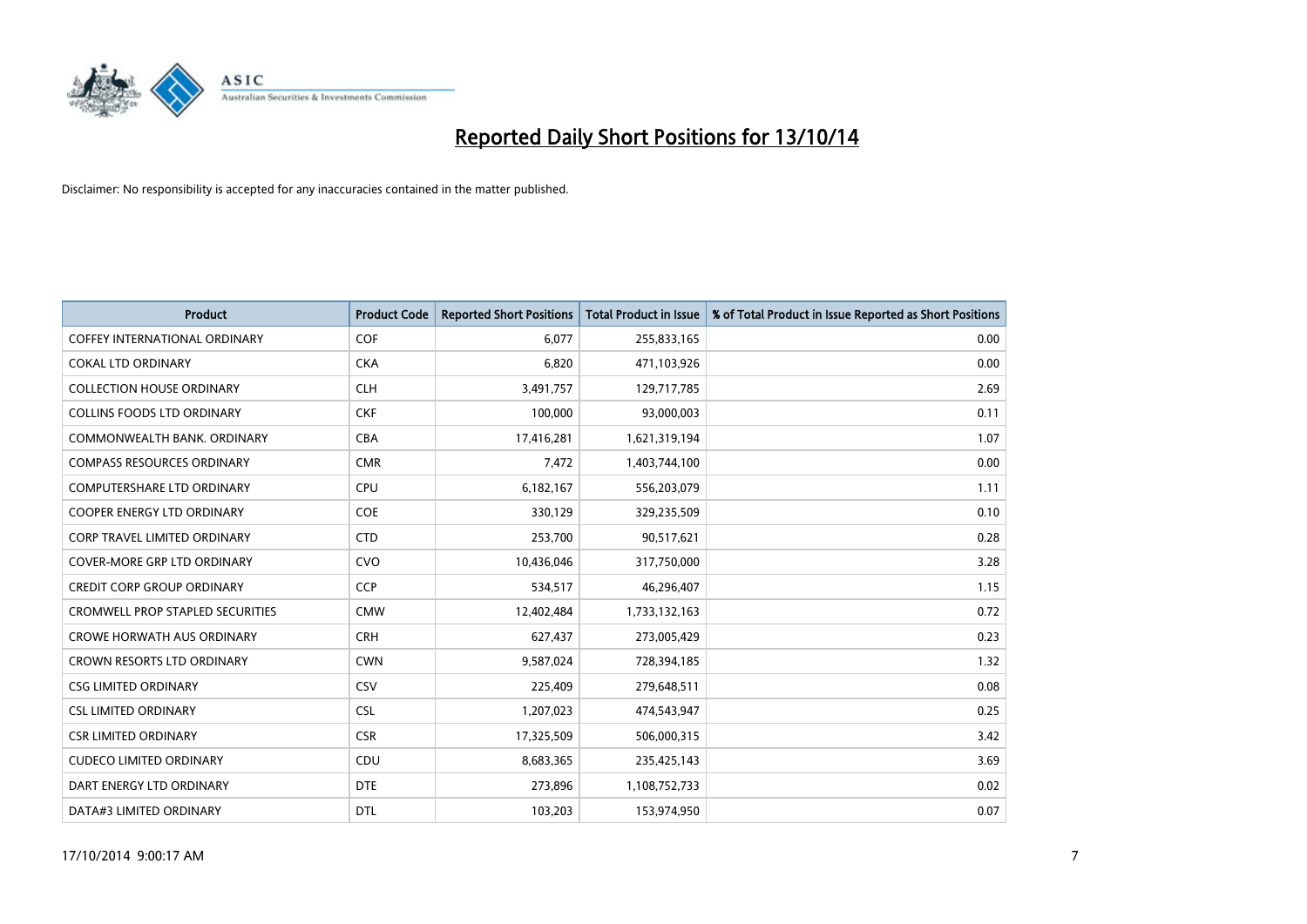

| <b>Product</b>                       | <b>Product Code</b> | <b>Reported Short Positions</b> | <b>Total Product in Issue</b> | % of Total Product in Issue Reported as Short Positions |
|--------------------------------------|---------------------|---------------------------------|-------------------------------|---------------------------------------------------------|
| <b>DECMIL GROUP LIMITED ORDINARY</b> | <b>DCG</b>          | 1,718,880                       | 168,657,794                   | 1.02                                                    |
| DEEP YELLOW LIMITED ORDINARY         | <b>DYL</b>          | 1,002                           | 1,891,196,227                 | 0.00                                                    |
| DEVINE LIMITED ORDINARY              | <b>DVN</b>          | 21,893                          | 158,730,556                   | 0.01                                                    |
| DEXUS PROPERTY GROUP STAPLED UNITS   | <b>DXS</b>          | 12,317,165                      | 5,433,110,810                 | 0.23                                                    |
| DICK SMITH HLDGS ORDINARY            | <b>DSH</b>          | 17,277,880                      | 236,511,364                   | 7.31                                                    |
| DISCOVERY METALS LTD ORDINARY        | <b>DML</b>          | 1,277,631                       | 644,039,581                   | 0.20                                                    |
| DOMINO PIZZA ENTERPR ORDINARY        | <b>DMP</b>          | 1,322,773                       | 86,160,773                    | 1.54                                                    |
| DONACO INTERNATIONAL ORDINARY        | <b>DNA</b>          | 6,413,226                       | 461,278,352                   | 1.39                                                    |
| DORAY MINERALS LTD ORDINARY          | <b>DRM</b>          | 145,869                         | 165,834,256                   | 0.09                                                    |
| DOWNER EDI LIMITED ORDINARY          | <b>DOW</b>          | 23,780,227                      | 435,399,975                   | 5.46                                                    |
| DRILLSEARCH ENERGY ORDINARY          | <b>DLS</b>          | 13,602,821                      | 460,839,911                   | 2.95                                                    |
| DUET GROUP STAPLED US PROHIBIT.      | <b>DUE</b>          | 13,399,420                      | 1,327,719,444                 | 1.01                                                    |
| DUKETON MINING ORDINARY              | <b>DKM</b>          | 1,238                           | 82,524,812                    | 0.00                                                    |
| DULUXGROUP LIMITED ORDINARY          | <b>DLX</b>          | 1,340,986                       | 383,503,942                   | 0.35                                                    |
| ECHO ENTERTAINMENT ORDINARY          | EGP                 | 10,760,083                      | 825,672,730                   | 1.30                                                    |
| ELDERS LIMITED ORDINARY              | <b>ELD</b>          | 27,439,491                      | 523,265,328                   | 5.24                                                    |
| ELEMENTAL MINERALS ORDINARY          | <b>ELM</b>          | 94,536                          | 315,663,391                   | 0.03                                                    |
| <b>EMECO HOLDINGS ORDINARY</b>       | <b>EHL</b>          | 9,545,328                       | 599,675,707                   | 1.59                                                    |
| <b>ENERGY DEVELOPMENTS ORDINARY</b>  | <b>ENE</b>          | 2,602                           | 169,664,295                   | 0.00                                                    |
| ENERGY RESOURCES ORDINARY 'A'        | ERA                 | 12,057,758                      | 517,725,062                   | 2.33                                                    |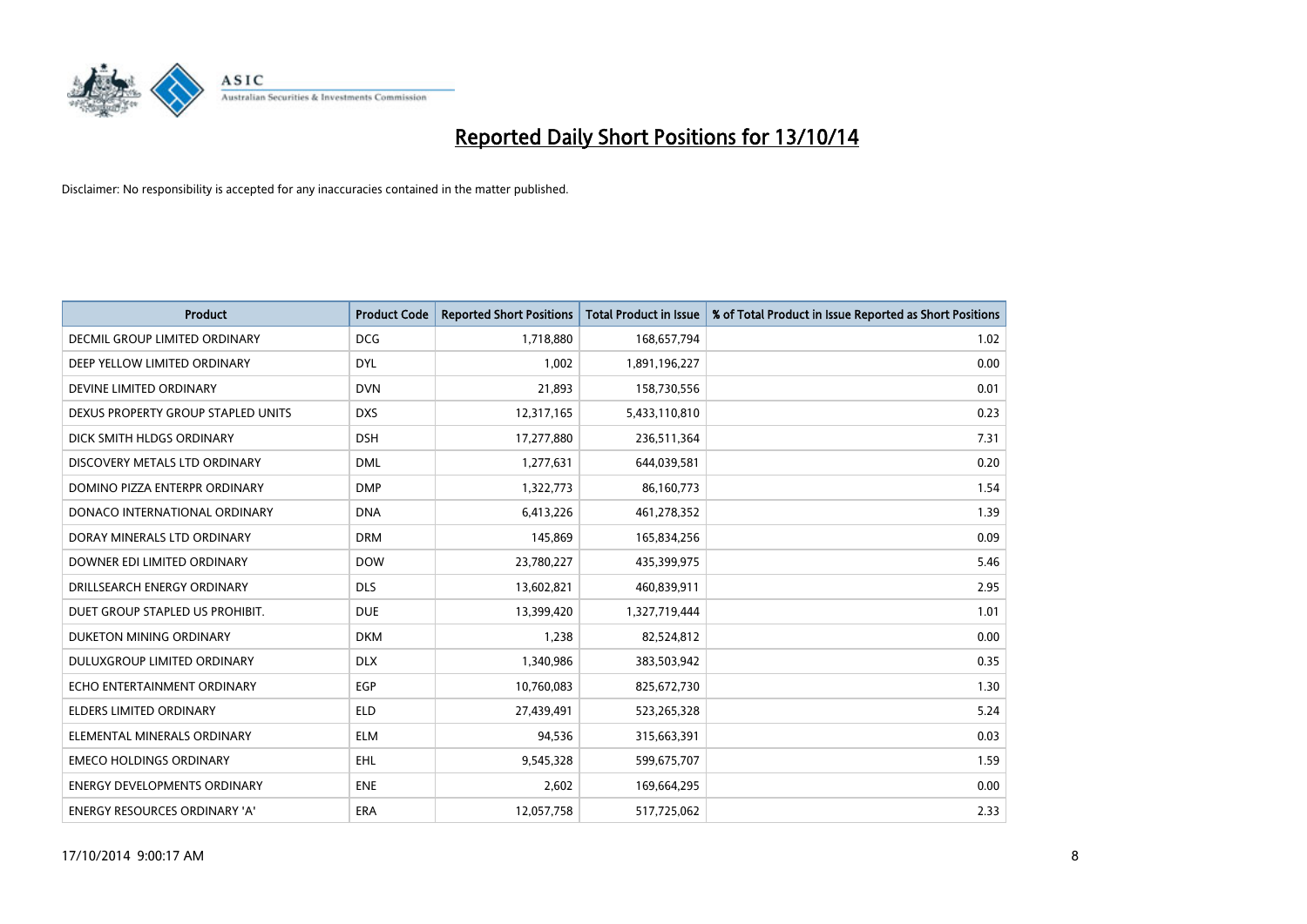

| <b>Product</b>                         | <b>Product Code</b> | <b>Reported Short Positions</b> | <b>Total Product in Issue</b> | % of Total Product in Issue Reported as Short Positions |
|----------------------------------------|---------------------|---------------------------------|-------------------------------|---------------------------------------------------------|
| <b>ENERGY WORLD CORPOR, ORDINARY</b>   | <b>EWC</b>          | 46,250,026                      | 1,734,166,672                 | 2.67                                                    |
| ENVESTRA LIMITED ORDINARY              | <b>ENV</b>          | 81,516                          | 1,796,808,474                 | 0.00                                                    |
| EQUATORIAL RES LTD ORDINARY            | EQX                 | 33                              | 122,185,353                   | 0.00                                                    |
| EQUITY TRUSTEES ORDINARY               | EQT                 | 22,223                          | 19,152,092                    | 0.12                                                    |
| ERM POWER LIMITED ORDINARY             | <b>EPW</b>          | 511,050                         | 240,530,856                   | 0.21                                                    |
| EVOLUTION MINING LTD ORDINARY          | <b>EVN</b>          | 43,004,498                      | 714,921,647                   | 6.02                                                    |
| FAIRFAX MEDIA LTD ORDINARY             | <b>FXI</b>          | 58,887,890                      | 2,351,955,725                 | 2.50                                                    |
| <b>FANTASTIC HOLDINGS ORDINARY</b>     | <b>FAN</b>          | 14,643                          | 103,068,398                   | 0.01                                                    |
| FAR LTD ORDINARY                       | <b>FAR</b>          | 13,950,205                      | 2,699,846,742                 | 0.52                                                    |
| FEDERATION CNTRES ORD/UNIT STAPLED SEC | <b>FDC</b>          | 2,161,383                       | 1,427,641,565                 | 0.15                                                    |
| FISHER & PAYKEL H. ORDINARY            | <b>FPH</b>          | 5,726                           | 556,307,683                   | 0.00                                                    |
| FLEETWOOD CORP ORDINARY                | <b>FWD</b>          | 1,703,839                       | 60,581,211                    | 2.81                                                    |
| FLETCHER BUILDING ORDINARY             | <b>FBU</b>          | 1,342,377                       | 687,854,788                   | 0.20                                                    |
| <b>FLEXIGROUP LIMITED ORDINARY</b>     | <b>FXL</b>          | 4,045,660                       | 304,096,060                   | 1.33                                                    |
| FLIGHT CENTRE TRAVEL ORDINARY          | <b>FLT</b>          | 6,183,590                       | 100,706,641                   | 6.14                                                    |
| FLINDERS MINES LTD ORDINARY            | <b>FMS</b>          | 420,990                         | 2,400,995,602                 | 0.02                                                    |
| <b>FOCUS MINERALS LTD ORDINARY</b>     | <b>FML</b>          | 11,623,883                      | 9,137,375,877                 | 0.13                                                    |
| <b>FOLKESTONE EDU TRUST UNITS</b>      | FET.                | 642,131                         | 205,069,661                   | 0.31                                                    |
| FONTERRA SHARE FUND ORDINARY UNITS     | <b>FSF</b>          | 83                              | 119,965,742                   | 0.00                                                    |
| FORTESCUE METALS GRP ORDINARY          | <b>FMG</b>          | 305,467,203                     | 3,113,798,151                 | 9.81                                                    |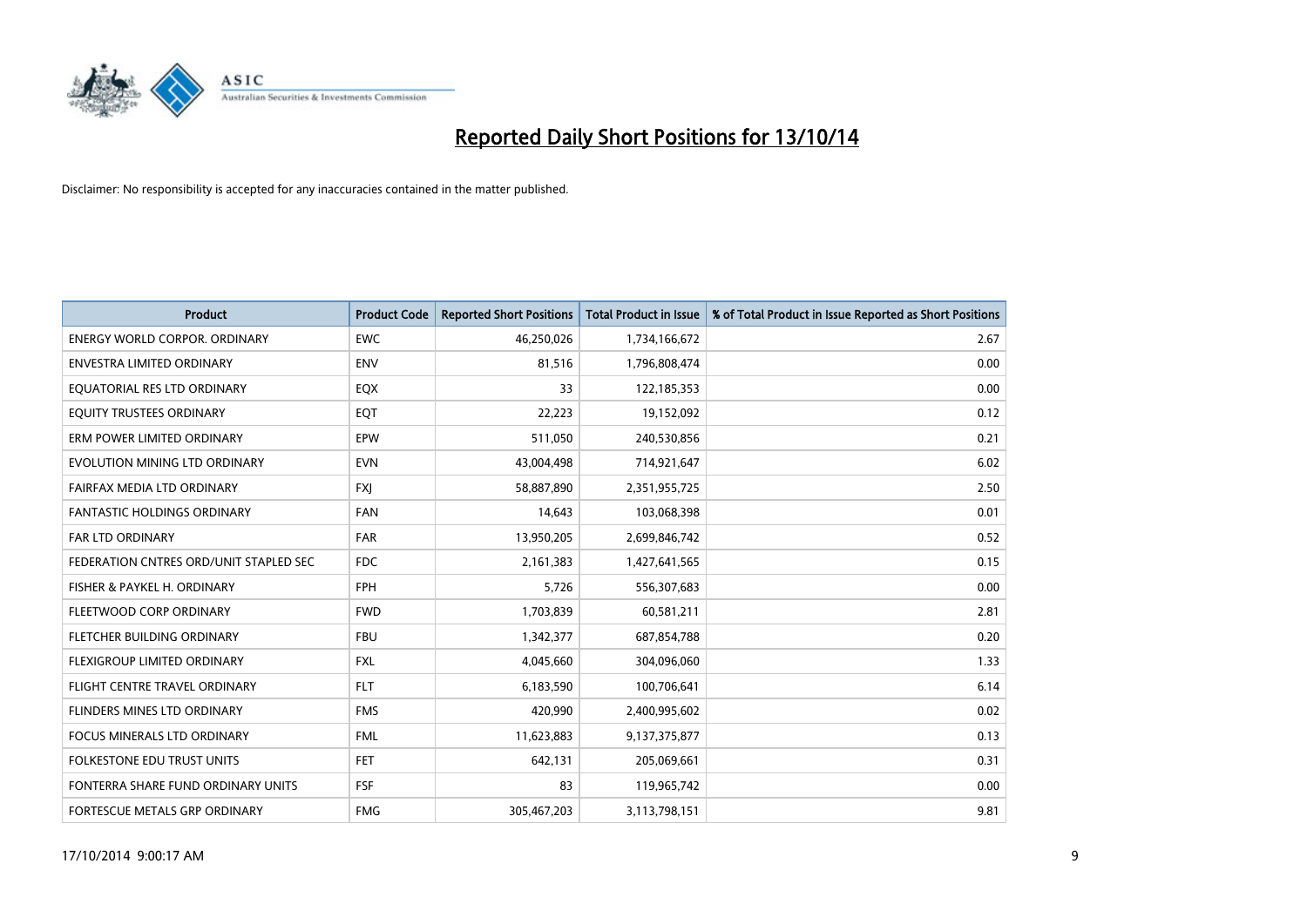

| <b>Product</b>                               | <b>Product Code</b> | <b>Reported Short Positions</b> | <b>Total Product in Issue</b> | % of Total Product in Issue Reported as Short Positions |
|----------------------------------------------|---------------------|---------------------------------|-------------------------------|---------------------------------------------------------|
| FREEDOM FOOD LTD ORDINARY                    | <b>FNP</b>          | 51,339                          | 151,570,371                   | 0.03                                                    |
| <b>G.U.D. HOLDINGS ORDINARY</b>              | GUD                 | 2,377,373                       | 70,939,492                    | 3.35                                                    |
| <b>G8 EDUCATION LIMITED ORDINARY</b>         | <b>GEM</b>          | 11,536,878                      | 332,073,918                   | 3.47                                                    |
| <b>GALAXY RESOURCES ORDINARY</b>             | GXY                 | 655,959                         | 1,064,496,654                 | 0.06                                                    |
| <b>GBST HOLDINGS., ORDINARY</b>              | GBT                 | 9,726                           | 66,561,725                    | 0.01                                                    |
| <b>GDI PROPERTY GRP STAPLED SECURITIES</b>   | <b>GDI</b>          | 415,605                         | 567,575,025                   | 0.07                                                    |
| <b>GENETIC TECHNOLOGIES ORDINARY</b>         | GTG                 | 63,000                          | 699,744,082                   | 0.01                                                    |
| <b>GENTRACK GROUP LTD ORDINARY</b>           | GTK                 | 2,829                           | 72,699,510                    | 0.00                                                    |
| <b>GENWORTH MORTGAGE ORDINARY</b>            | <b>GMA</b>          | 2,600,607                       | 650,000,000                   | 0.40                                                    |
| <b>GEODYNAMICS LIMITED ORDINARY</b>          | GDY                 | 819                             | 435,880,130                   | 0.00                                                    |
| <b>GINDALBIE METALS LTD ORDINARY</b>         | GBG                 | 36,081,672                      | 1,495,306,811                 | 2.41                                                    |
| <b>GOLD ROAD RES LTD ORDINARY</b>            | GOR                 | 540,698                         | 592,811,895                   | 0.09                                                    |
| <b>GOODMAN FIELDER. ORDINARY</b>             | <b>GFF</b>          | 9,680,942                       | 1,955,559,207                 | 0.50                                                    |
| <b>GOODMAN GROUP STAPLED</b>                 | GMG                 | 7,665,582                       | 1,745,460,061                 | 0.44                                                    |
| <b>GPT GROUP STAPLED SEC.</b>                | <b>GPT</b>          | 3,987,969                       | 1,685,460,955                 | 0.24                                                    |
| <b>GRAINCORP LIMITED A CLASS ORDINARY</b>    | <b>GNC</b>          | 9,651,257                       | 228,855,628                   | 4.22                                                    |
| <b>GRANGE RESOURCES. ORDINARY</b>            | GRR                 | 8,345,023                       | 1,157,097,869                 | 0.72                                                    |
| <b>GREENCROSS LIMITED ORDINARY</b>           | GXL                 | 1,788,717                       | 111,447,503                   | 1.60                                                    |
| <b>GREENLAND MIN EN LTD ORDINARY</b>         | GGG                 | 844,087                         | 669,389,552                   | 0.13                                                    |
| <b>GREENLAND MIN EN LTD RIGHTS 26-JUN-14</b> | GGGR                | 3,842                           | 88,685,050                    | 0.00                                                    |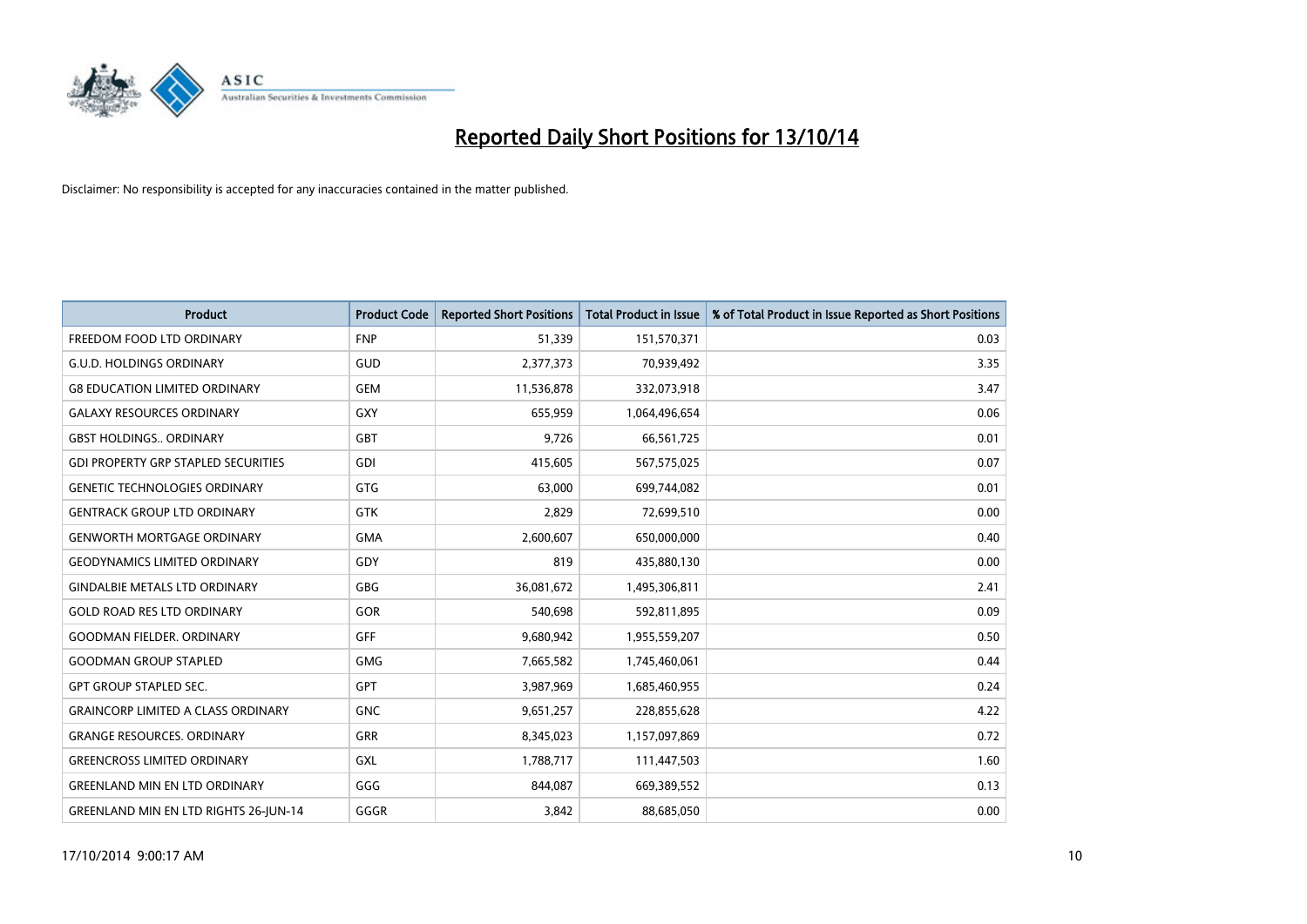

| <b>Product</b>                                   | <b>Product Code</b> | <b>Reported Short Positions</b> | <b>Total Product in Issue</b> | % of Total Product in Issue Reported as Short Positions |
|--------------------------------------------------|---------------------|---------------------------------|-------------------------------|---------------------------------------------------------|
| <b>GROWTHPOINT PROPERTY ORD/UNIT STAPLED SEC</b> | GOZ                 | 2,677,349                       | 554,562,240                   | 0.48                                                    |
| <b>GRYPHON MINERALS LTD ORDINARY</b>             | <b>GRY</b>          | 4,264,299                       | 401,115,935                   | 1.06                                                    |
| <b>GUILDFORD COAL LTD ORDINARY</b>               | <b>GUF</b>          | 77,890                          | 845,190,354                   | 0.01                                                    |
| <b>GWA GROUP LTD ORDINARY</b>                    | <b>GWA</b>          | 14,234,217                      | 306,533,770                   | 4.64                                                    |
| HARVEY NORMAN ORDINARY                           | <b>HVN</b>          | 35,586,892                      | 1,062,316,784                 | 3.35                                                    |
| HEALTHSCOPE LIMITED. ORDINARY                    | <b>HSO</b>          | 2,400,000                       | 1,732,094,838                 | 0.14                                                    |
| HENDERSON GROUP CDI 1:1                          | <b>HGG</b>          | 4,260,629                       | 743,750,462                   | 0.57                                                    |
| HFA HOLDINGS LIMITED ORDINARY                    | <b>HFA</b>          | 3,809                           | 162,147,897                   | 0.00                                                    |
| <b>HIGHLANDS PACIFIC ORDINARY</b>                | <b>HIG</b>          | 3,153                           | 918,694,336                   | 0.00                                                    |
| HILLGROVE RES LTD ORDINARY                       | <b>HGO</b>          | 97,485                          | 147,711,123                   | 0.07                                                    |
| <b>HILLS LTD ORDINARY</b>                        | HIL.                | 993,061                         | 232,828,103                   | 0.43                                                    |
| HORIZON OIL LIMITED ORDINARY                     | <b>HZN</b>          | 34,174,298                      | 1,301,981,265                 | 2.62                                                    |
| <b>HOTEL PROPERTY STAPLED</b>                    | <b>HPI</b>          | 250,000                         | 132,870,000                   | 0.19                                                    |
| <b>ICAR ASIA LTD ORDINARY</b>                    | ICQ                 | 232,923                         | 193,188,846                   | 0.12                                                    |
| <b>ICON ENERGY LIMITED ORDINARY</b>              | <b>ICN</b>          | 100,000                         | 615,774,351                   | 0.02                                                    |
| <b>IINET LIMITED ORDINARY</b>                    | <b>IIN</b>          | 7,834,526                       | 161,238,847                   | 4.86                                                    |
| ILUKA RESOURCES ORDINARY                         | ILU                 | 38,781,420                      | 418,700,517                   | 9.26                                                    |
| <b>IMDEX LIMITED ORDINARY</b>                    | <b>IMD</b>          | 2,708,153                       | 216,203,136                   | 1.25                                                    |
| <b>IMX RESOURCES LTD ORDINARY</b>                | <b>IXR</b>          | $\mathbf{1}$                    | 507,497,146                   | 0.00                                                    |
| <b>INCITEC PIVOT ORDINARY</b>                    | IPL                 | 36,863,216                      | 1,654,998,197                 | 2.23                                                    |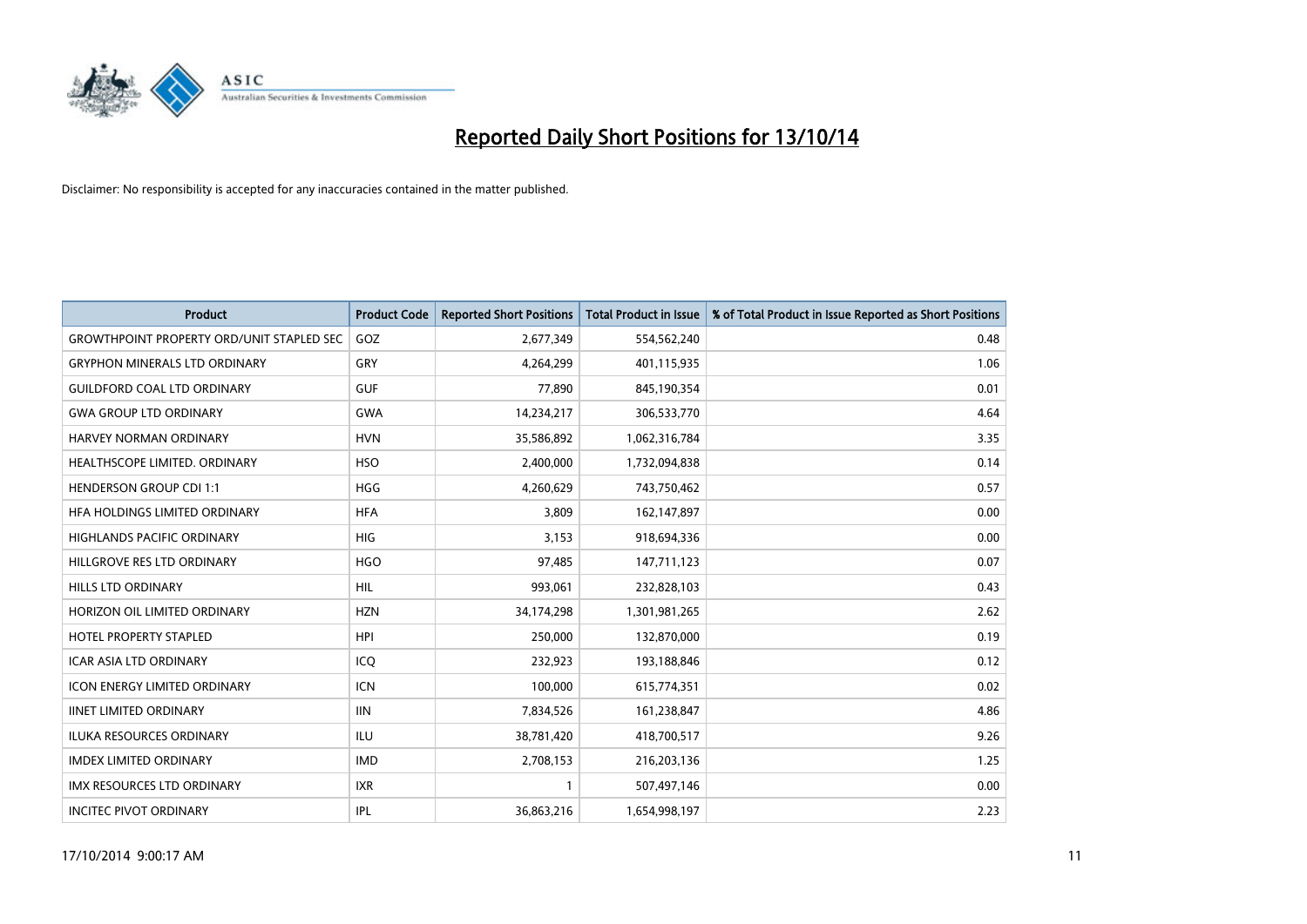

| <b>Product</b>                           | <b>Product Code</b> | <b>Reported Short Positions</b> | <b>Total Product in Issue</b> | % of Total Product in Issue Reported as Short Positions |
|------------------------------------------|---------------------|---------------------------------|-------------------------------|---------------------------------------------------------|
| <b>INDEPENDENCE GROUP ORDINARY</b>       | <b>IGO</b>          | 399,946                         | 234,256,573                   | 0.17                                                    |
| INDOPHIL RESOURCES ORDINARY              | <b>IRN</b>          | 2,851,198                       | 1,203,146,194                 | 0.24                                                    |
| <b>INDUSTRIA REIT STAPLED</b>            | <b>IDR</b>          | 317,951                         | 125,000,001                   | 0.25                                                    |
| INFIGEN ENERGY STAPLED SECURITIES        | <b>IFN</b>          | 3,026,219                       | 767,887,581                   | 0.39                                                    |
| <b>INFOMEDIA LTD ORDINARY</b>            | <b>IFM</b>          | 1,103,786                       | 306,954,355                   | 0.36                                                    |
| INGENIA GROUP STAPLED SECURITIES         | <b>INA</b>          | 12,501,052                      | 845,677,627                   | 1.48                                                    |
| <b>INSURANCE AUSTRALIA ORDINARY</b>      | IAG                 | 16,267,341                      | 2,341,618,048                 | 0.69                                                    |
| <b>INTREPID MINES ORDINARY</b>           | <b>IAU</b>          | 3,658,146                       | 557,577,524                   | 0.66                                                    |
| INVESTA OFFICE FUND STAPLED SECURITIES   | <b>IOF</b>          | 773,358                         | 614,047,458                   | 0.13                                                    |
| <b>INVOCARE LIMITED ORDINARY</b>         | <b>IVC</b>          | 5,033,848                       | 110,030,298                   | 4.57                                                    |
| <b>IOOF HOLDINGS LTD ORDINARY</b>        | IFL                 | 9,326,127                       | 300,133,752                   | 3.11                                                    |
| <b>IPROPERTY GROUP LTD ORDINARY</b>      | <b>IPP</b>          | 2,582,416                       | 181,703,204                   | 1.42                                                    |
| <b>IRESS LIMITED ORDINARY</b>            | <b>IRE</b>          | 5,658,693                       | 159,097,319                   | 3.56                                                    |
| <b>ISELECT LTD ORDINARY</b>              | <b>ISU</b>          | 882,828                         | 260,889,894                   | 0.34                                                    |
| <b>ISENTIA GROUP LTD ORDINARY</b>        | <b>ISD</b>          | 463,883                         | 200,000,001                   | 0.23                                                    |
| <b>ISENTRIC LTD. ORDINARY</b>            | ICU                 | 169,432                         | 76,746,962                    | 0.22                                                    |
| JAMES HARDIE INDUST CHESS DEPOSITARY INT | <b>IHX</b>          | 6,399,684                       | 444,925,946                   | 1.44                                                    |
| JAPARA HEALTHCARE LT ORDINARY            | <b>IHC</b>          | 6,904,478                       | 263,046,592                   | 2.62                                                    |
| <b>IB HI-FI LIMITED ORDINARY</b>         | <b>JBH</b>          | 12,389,623                      | 98,947,309                    | 12.52                                                   |
| <b>KAGARA LTD ORDINARY</b>               | KZL                 | 34,720                          | 798,953,117                   | 0.00                                                    |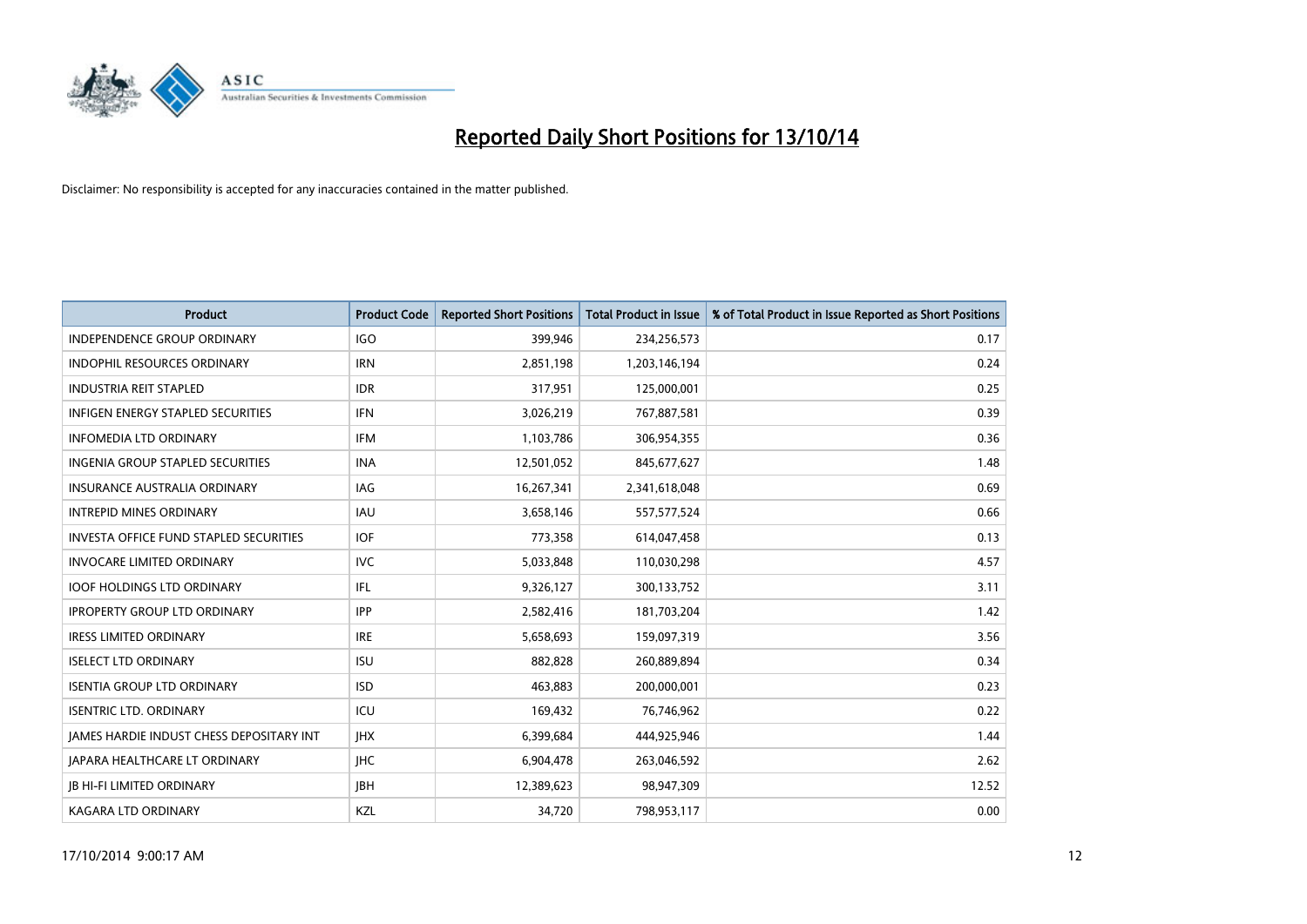

| <b>Product</b>                            | <b>Product Code</b> | <b>Reported Short Positions</b> | <b>Total Product in Issue</b> | % of Total Product in Issue Reported as Short Positions |
|-------------------------------------------|---------------------|---------------------------------|-------------------------------|---------------------------------------------------------|
| KAROON GAS AUSTRALIA ORDINARY             | <b>KAR</b>          | 21,850,974                      | 255,997,690                   | 8.54                                                    |
| KATHMANDU HOLD LTD ORDINARY               | <b>KMD</b>          | 3,218,322                       | 201,318,944                   | 1.60                                                    |
| <b>KBL MINING LIMITED ORDINARY</b>        | <b>KBL</b>          | 1,820                           | 393,535,629                   | 0.00                                                    |
| KINGSGATE CONSOLID. ORDINARY              | <b>KCN</b>          | 19,286,851                      | 223,584,937                   | 8.63                                                    |
| KINGSROSE MINING LTD ORDINARY             | <b>KRM</b>          | 426,348                         | 358,611,493                   | 0.12                                                    |
| <b>KOGI IRON LTD ORDINARY</b>             | <b>KFE</b>          | 2,192,098                       | 376,669,836                   | 0.58                                                    |
| LEIGHTON HOLDINGS ORDINARY                | LEI                 | 5,829,217                       | 338,503,563                   | 1.72                                                    |
| LEND LEASE GROUP UNIT/ORD STAPLED         | <b>LLC</b>          | 3,447,047                       | 579,596,726                   | 0.59                                                    |
| LIQUEFIED NATURAL ORDINARY                | <b>LNG</b>          | 8,486,427                       | 461,402,201                   | 1.84                                                    |
| <b>LOGICAMMS LIMITED ORDINARY</b>         | <b>LCM</b>          | 11,304                          | 71,178,179                    | 0.02                                                    |
| LONESTAR RESO LTD ORDINARY                | <b>LNR</b>          | 843,888                         | 752,187,211                   | 0.11                                                    |
| LUCAPA DIAMOND LTD ORDINARY               | LOM                 | 41,467                          | 181,844,946                   | 0.02                                                    |
| LYNAS CORPORATION ORDINARY                | <b>LYC</b>          | 137,553,328                     | 2,483,806,217                 | 5.54                                                    |
| <b>LYNAS CORPORATION RIGHTS 13-OCT-14</b> | <b>LYCR</b>         | 12,376,660                      | 887,071,988                   | 1.40                                                    |
| <b>M2 GRP LTD ORDINARY</b>                | <b>MTU</b>          | 4,657,867                       | 180,849,848                   | 2.58                                                    |
| <b>MACA LIMITED ORDINARY</b>              | <b>MLD</b>          | 1,141,679                       | 232,676,373                   | 0.49                                                    |
| <b>MACMAHON HOLDINGS ORDINARY</b>         | <b>MAH</b>          | 220,286                         | 1,261,699,966                 | 0.02                                                    |
| MACO ATLAS ROADS GRP ORDINARY STAPLED     | <b>MOA</b>          | 5,153,735                       | 511,538,852                   | 1.01                                                    |
| MACOUARIE GROUP LTD ORDINARY              | <b>MOG</b>          | 1,014,875                       | 321,202,994                   | 0.32                                                    |
| MAGELLAN FIN GRP LTD ORDINARY             | <b>MFG</b>          | 4,790,611                       | 159,278,177                   | 3.01                                                    |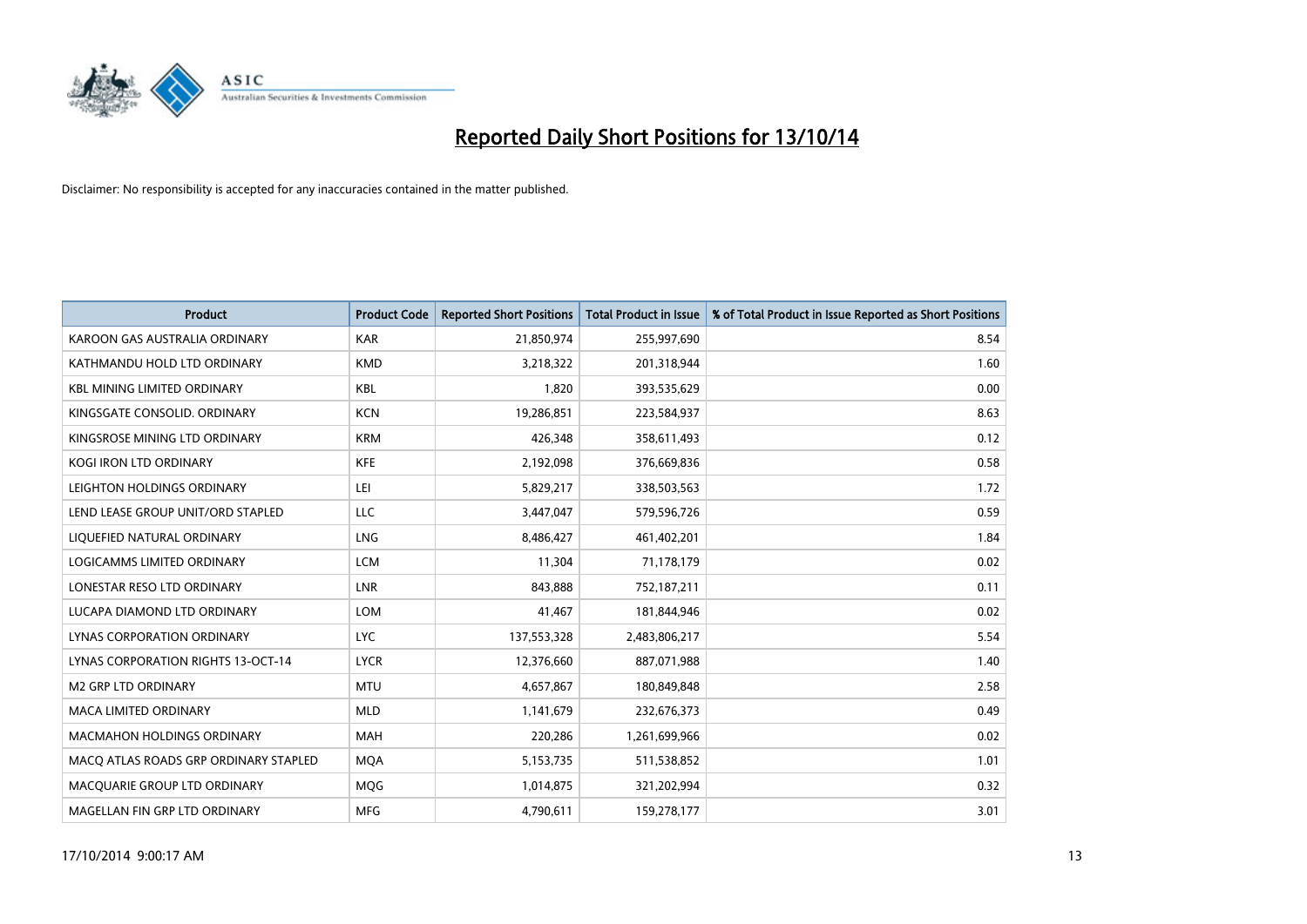

| <b>Product</b>                       | <b>Product Code</b> | <b>Reported Short Positions</b> | <b>Total Product in Issue</b> | % of Total Product in Issue Reported as Short Positions |
|--------------------------------------|---------------------|---------------------------------|-------------------------------|---------------------------------------------------------|
| <b>MANTRA GROUP LTD ORDINARY</b>     | <b>MTR</b>          | 328,366                         | 249,471,229                   | 0.13                                                    |
| <b>MATRIX C &amp; E LTD ORDINARY</b> | <b>MCE</b>          | 2,548,872                       | 94,555,428                    | 2.70                                                    |
| MAVERICK DRILLING ORDINARY           | <b>MAD</b>          | 4,566,878                       | 534,321,602                   | 0.85                                                    |
| MAXITRANS INDUSTRIES ORDINARY        | <b>MXI</b>          | 22,122                          | 185,075,653                   | 0.01                                                    |
| MAYNE PHARMA LTD ORDINARY            | <b>MYX</b>          | 11,133,165                      | 587,634,335                   | 1.89                                                    |
| MCMILLAN SHAKESPEARE ORDINARY        | <b>MMS</b>          | 1,152,300                       | 77,525,801                    | 1.49                                                    |
| <b>MCPHERSON'S LTD ORDINARY</b>      | <b>MCP</b>          | 10,011                          | 95,434,645                    | 0.01                                                    |
| MEDUSA MINING LTD ORDINARY           | <b>MML</b>          | 11,779,372                      | 207,794,301                   | 5.67                                                    |
| MERIDIAN ENERGY INSTALMENT RECEIPTS  | <b>MEZCA</b>        | 200,000                         | 1,255,413,626                 | 0.02                                                    |
| <b>MERMAID MARINE ORDINARY</b>       | <b>MRM</b>          | 18,272,823                      | 368,665,949                   | 4.96                                                    |
| MESOBLAST LIMITED ORDINARY           | <b>MSB</b>          | 22,186,957                      | 321,696,029                   | 6.90                                                    |
| METALS X LIMITED ORDINARY            | <b>MLX</b>          | 3,481,334                       | 1,655,826,110                 | 0.21                                                    |
| METCASH LIMITED ORDINARY             | <b>MTS</b>          | 116,822,070                     | 903,309,574                   | 12.93                                                   |
| MIGHTY RIVER POWER ORDINARY          | <b>MYT</b>          | 3,656,136                       | 1,400,012,517                 | 0.26                                                    |
| MINCOR RESOURCES NL ORDINARY         | <b>MCR</b>          | 114,538                         | 188,208,274                   | 0.06                                                    |
| MINERAL DEPOSITS ORDINARY            | <b>MDL</b>          | 1,213,992                       | 103,676,341                   | 1.17                                                    |
| MINERAL RESOURCES. ORDINARY          | <b>MIN</b>          | 16,957,822                      | 186,556,246                   | 9.09                                                    |
| MINT WIRELESS ORDINARY               | <b>MNW</b>          | 1,400,767                       | 470,372,395                   | 0.30                                                    |
| MIRVAC GROUP STAPLED SECURITIES      | <b>MGR</b>          | 3,595,274                       | 3,697,197,370                 | 0.10                                                    |
| MOLOPO ENERGY LTD ORDINARY           | <b>MPO</b>          | 11,118                          | 248,705,730                   | 0.00                                                    |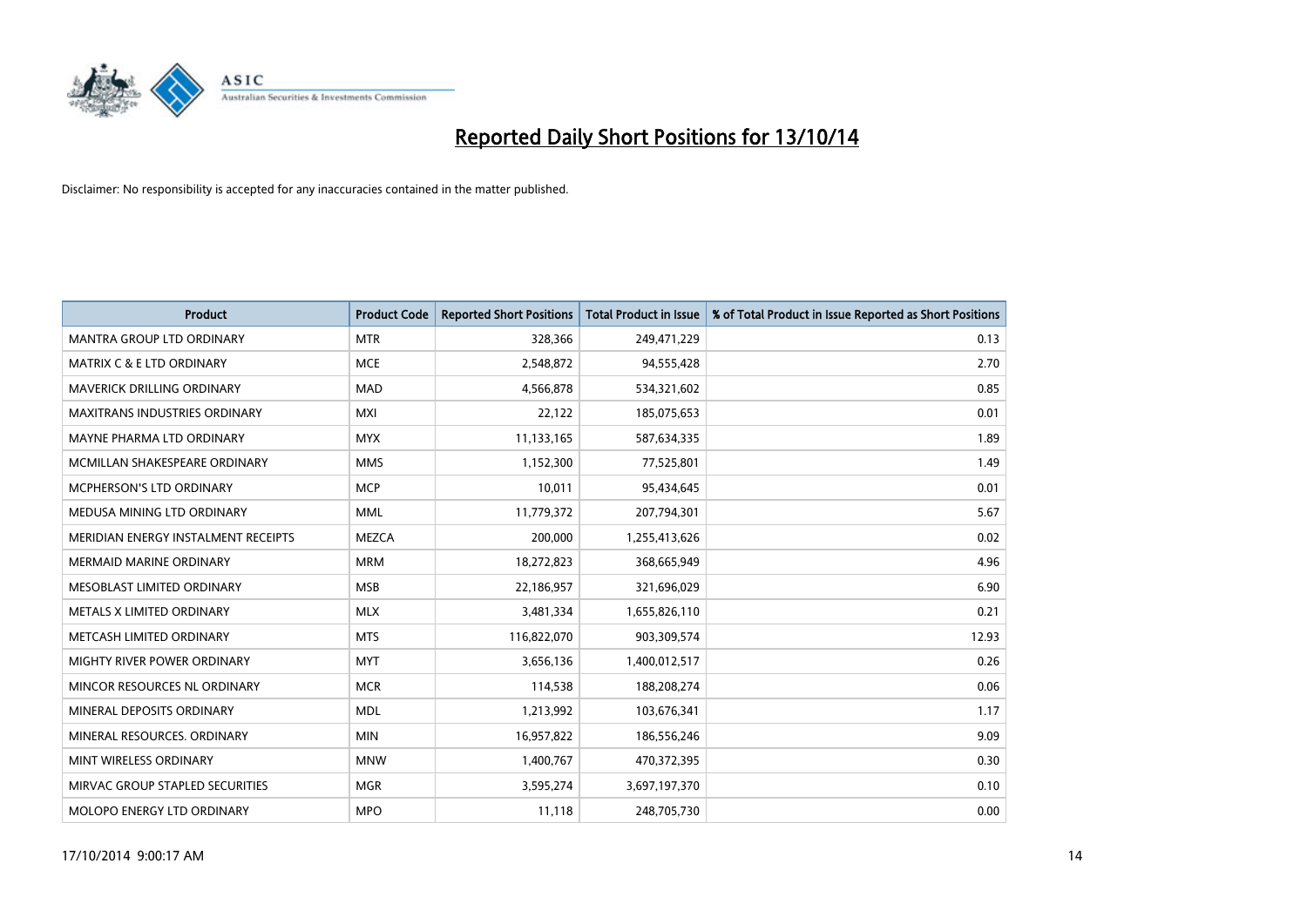

| <b>Product</b>                    | <b>Product Code</b> | <b>Reported Short Positions</b> | <b>Total Product in Issue</b> | % of Total Product in Issue Reported as Short Positions |
|-----------------------------------|---------------------|---------------------------------|-------------------------------|---------------------------------------------------------|
| MONADELPHOUS GROUP ORDINARY       | <b>MND</b>          | 8,468,708                       | 92,998,380                    | 9.11                                                    |
| MONASH IVF GROUP LTD ORDINARY     | <b>MVF</b>          | 514,786                         | 231,081,089                   | 0.22                                                    |
| MORTGAGE CHOICE LTD ORDINARY      | <b>MOC</b>          | 15,240                          | 123,879,296                   | 0.01                                                    |
| <b>MOUNT GIBSON IRON ORDINARY</b> | <b>MGX</b>          | 35,707,840                      | 1,090,805,085                 | 3.27                                                    |
| MULTIPLEX SITES SITES             | <b>MXUPA</b>        | 2,354                           | 4,500,000                     | 0.05                                                    |
| MYER HOLDINGS LTD ORDINARY        | <b>MYR</b>          | 100,741,592                     | 585,689,551                   | 17.20                                                   |
| NANOSONICS LIMITED ORDINARY       | <b>NAN</b>          | 2,152,854                       | 264,332,826                   | 0.81                                                    |
| NATIONAL AUST, BANK ORDINARY      | <b>NAB</b>          | 15,143,034                      | 2,365,790,790                 | 0.64                                                    |
| NATIONAL STORAGE STAPLED          | <b>NSR</b>          | 940,882                         | 290,831,660                   | 0.32                                                    |
| NAVITAS LIMITED ORDINARY          | <b>NVT</b>          | 4,279,124                       | 376,037,813                   | 1.14                                                    |
| NEARMAP LTD ORDINARY              | <b>NEA</b>          | 1,008,242                       | 337,946,101                   | 0.30                                                    |
| NEON ENERGY LIMITED ORDINARY      | <b>NEN</b>          | 140,474                         | 553,037,848                   | 0.03                                                    |
| NEW HOPE CORPORATION ORDINARY     | <b>NHC</b>          | 2,110,466                       | 830,999,449                   | 0.25                                                    |
| NEW STANDARD ENERGY ORDINARY      | <b>NSE</b>          | 10,500                          | 386,169,603                   | 0.00                                                    |
| NEWCREST MINING ORDINARY          | <b>NCM</b>          | 14,372,558                      | 766,510,971                   | 1.88                                                    |
| NEWS CORP A NON-VOTING CDI        | <b>NWSLV</b>        | 428,631                         | 2,692,304                     | 15.92                                                   |
| NEWS CORP B VOTING CDI            | <b>NWS</b>          | 2,384,179                       | 23,433,427                    | 10.17                                                   |
| NEWSAT LIMITED ORDINARY           | <b>NWT</b>          | 7,525,131                       | 613,199,841                   | 1.23                                                    |
| NEXTDC LIMITED ORDINARY           | <b>NXT</b>          | 19,276,367                      | 193,154,486                   | 9.98                                                    |
| NEXUS ENERGY LIMITED ORDINARY     | <b>NXS</b>          | 83,983                          | 1,330,219,459                 | 0.01                                                    |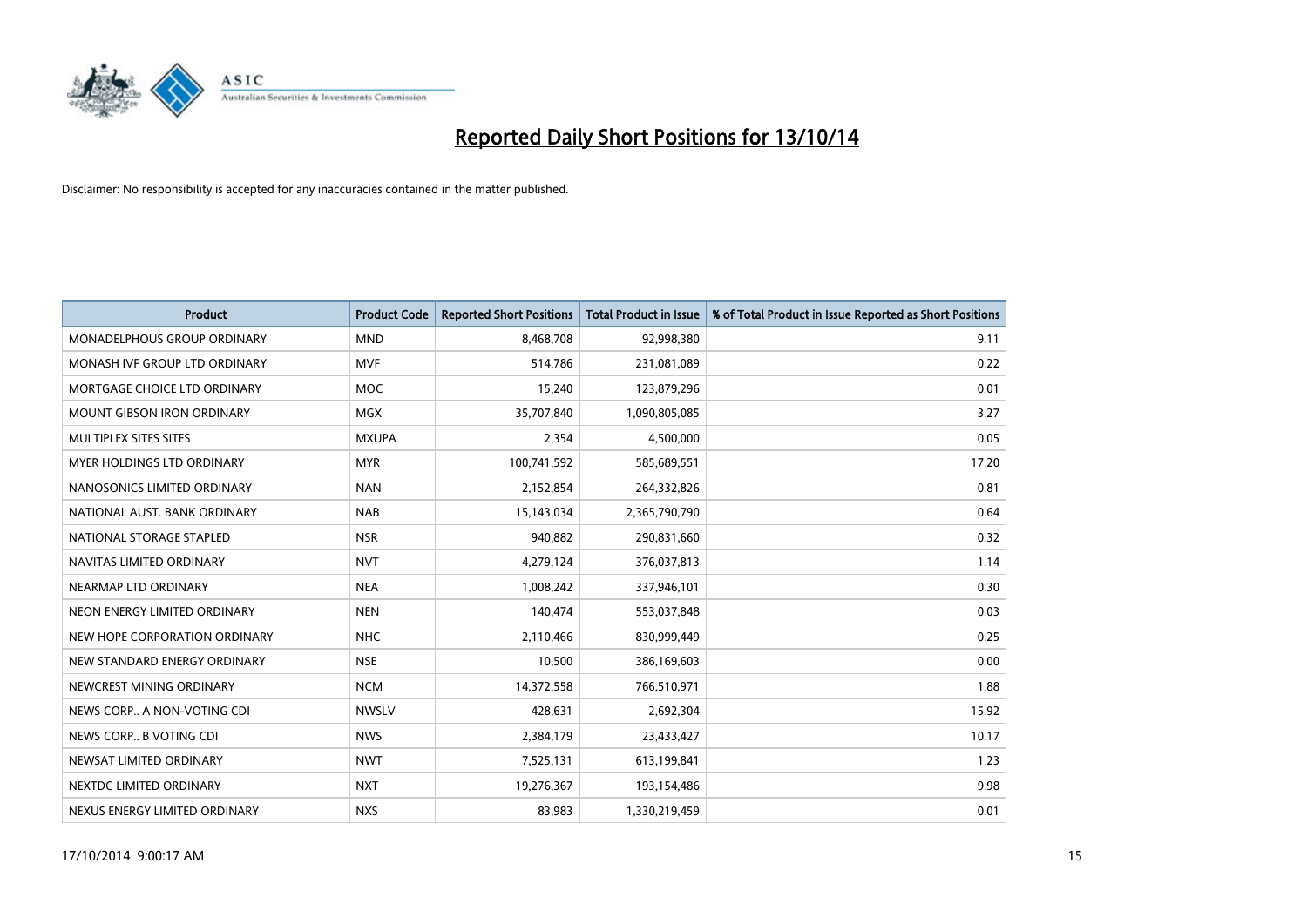

| <b>Product</b>                        | <b>Product Code</b> | <b>Reported Short Positions</b> | <b>Total Product in Issue</b> | % of Total Product in Issue Reported as Short Positions |
|---------------------------------------|---------------------|---------------------------------|-------------------------------|---------------------------------------------------------|
| NIB HOLDINGS LIMITED ORDINARY         | <b>NHF</b>          | 2,392,999                       | 439,004,182                   | 0.55                                                    |
| NINE ENTERTAINMENT ORDINARY           | <b>NEC</b>          | 11,345,400                      | 940,295,023                   | 1.21                                                    |
| NOBLE MINERAL RES ORDINARY            | <b>NMG</b>          | 2,365,726                       | 666,397,952                   | 0.36                                                    |
| NORTHERN IRON LTD ORDINARY            | <b>NFE</b>          | 11,392                          | 484,405,314                   | 0.00                                                    |
| NORTHERN STAR ORDINARY                | <b>NST</b>          | 10,573,852                      | 587,429,659                   | 1.80                                                    |
| NRW HOLDINGS LIMITED ORDINARY         | <b>NWH</b>          | 9,714,017                       | 278,888,011                   | 3.48                                                    |
| NUFARM LIMITED ORDINARY               | <b>NUF</b>          | 14,388,213                      | 264,021,627                   | 5.45                                                    |
| NUPLEX INDUSTRIES ORDINARY            | <b>NPX</b>          | 1,000                           | 198,125,827                   | 0.00                                                    |
| OCEANAGOLD CORP. CHESS DEPOSITARY INT | OGC                 | 2,991,865                       | 301,520,186                   | 0.99                                                    |
| OIL SEARCH LTD ORDINARY               | OSH                 | 2,184,571                       | 1,522,692,587                 | 0.14                                                    |
| OM HOLDINGS LIMITED ORDINARY          | OMH                 | 137,829                         | 733,423,337                   | 0.02                                                    |
| OMI HOLDINGS LIMITED ORDINARY         | <b>OMI</b>          | 27,135                          | 76,746,962                    | 0.04                                                    |
| ORICA LIMITED ORDINARY                | ORI                 | 17,909,515                      | 372,743,291                   | 4.80                                                    |
| ORIGIN ENERGY ORDINARY                | <b>ORG</b>          | 8,157,557                       | 1,106,271,529                 | 0.74                                                    |
| OROCOBRE LIMITED ORDINARY             | <b>ORE</b>          | 2,291,447                       | 132,041,911                   | 1.74                                                    |
| ORORA LIMITED ORDINARY                | <b>ORA</b>          | 6,481,601                       | 1,206,684,923                 | 0.54                                                    |
| OROTONGROUP LIMITED ORDINARY          | ORL                 | 261,475                         | 40,880,902                    | 0.64                                                    |
| <b>OZ MINERALS ORDINARY</b>           | OZL                 | 14,582,064                      | 303,470,022                   | 4.81                                                    |
| OZFOREX GROUP LTD ORDINARY            | <b>OFX</b>          | 9,112,291                       | 240,000,000                   | 3.80                                                    |
| PACIFIC BRANDS ORDINARY               | <b>PBG</b>          | 62,310,410                      | 917,226,291                   | 6.79                                                    |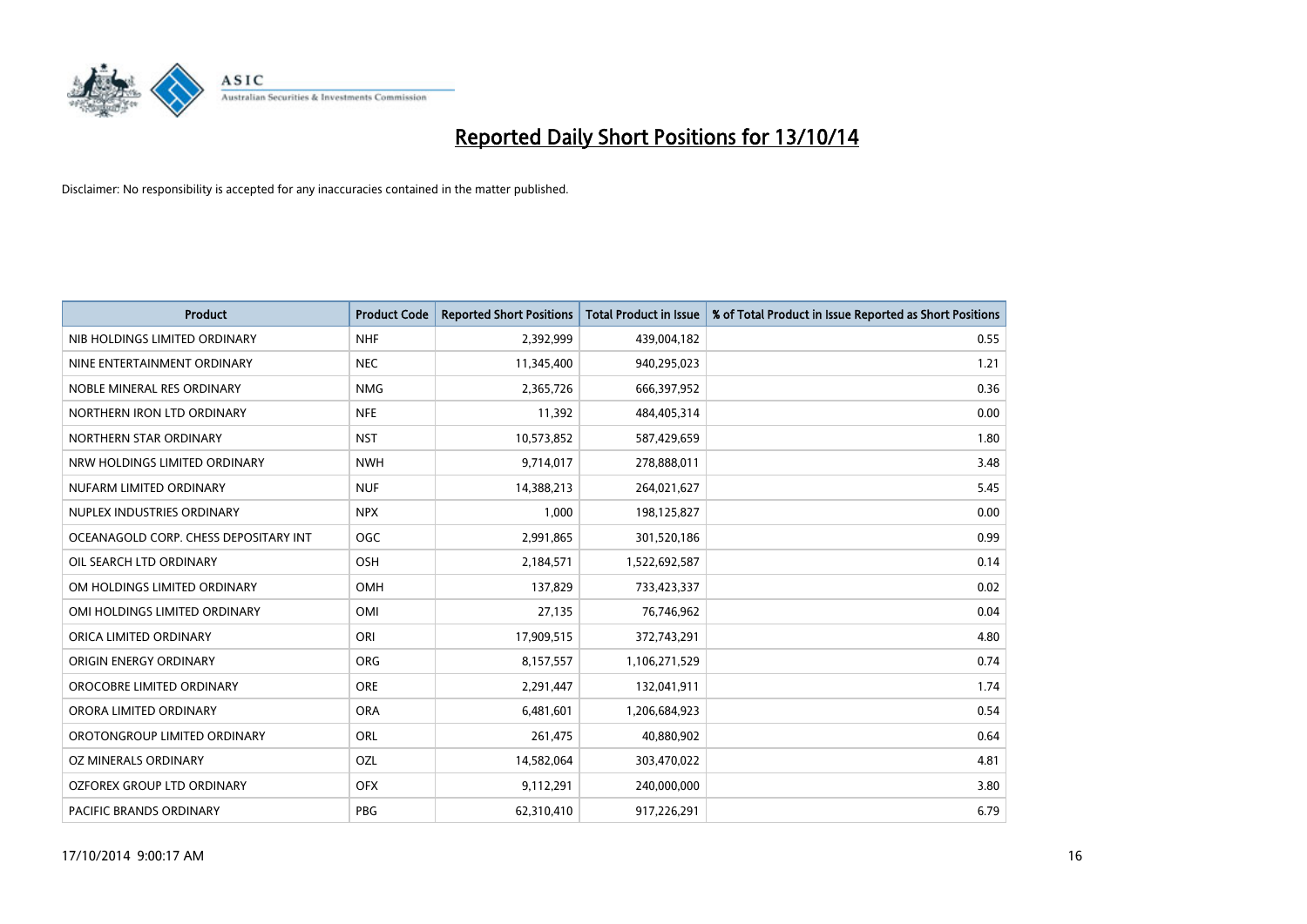

| <b>Product</b>                | <b>Product Code</b> | <b>Reported Short Positions</b> | <b>Total Product in Issue</b> | % of Total Product in Issue Reported as Short Positions |
|-------------------------------|---------------------|---------------------------------|-------------------------------|---------------------------------------------------------|
| PACT GROUP HLDGS LTD ORDINARY | <b>PGH</b>          | 2,562,107                       | 294,097,961                   | 0.87                                                    |
| PALADIN ENERGY LTD ORDINARY   | <b>PDN</b>          | 106,747,097                     | 964,894,574                   | 11.06                                                   |
| PANAUST LIMITED ORDINARY      | <b>PNA</b>          | 162,348                         | 636,599,496                   | 0.03                                                    |
| PANORAMIC RESOURCES ORDINARY  | <b>PAN</b>          | 2,320                           | 322,275,824                   | 0.00                                                    |
| PANTERRA GOLD LTD ORDINARY    | PGI                 | $\mathbf{1}$                    | 822,241,166                   | 0.00                                                    |
| PAPERLINX LIMITED ORDINARY    | <b>PPX</b>          | 44,675                          | 665, 181, 261                 | 0.01                                                    |
| PAPILLON RES LTD ORDINARY     | <b>PIR</b>          | 112,616                         | 356,976,210                   | 0.03                                                    |
| PATTIES FOODS LTD ORDINARY    | PFL                 | 9,001                           | 139,144,338                   | 0.01                                                    |
| PEET LIMITED ORDINARY         | <b>PPC</b>          | 52,444                          | 434,682,005                   | 0.01                                                    |
| PERPETUAL LIMITED ORDINARY    | PPT                 | 1,054,320                       | 46,574,426                    | 2.26                                                    |
| PERSEUS MINING LTD ORDINARY   | PRU                 | 20,422,408                      | 526,656,401                   | 3.88                                                    |
| PHARMAXIS LTD ORDINARY        | <b>PXS</b>          | 501,000                         | 309,522,849                   | 0.16                                                    |
| PHOSPHAGENICS LTD. ORDINARY   | POH                 | 43,750                          | 1,261,965,957                 | 0.00                                                    |
| PLATINUM ASSET ORDINARY       | <b>PTM</b>          | 2,971,925                       | 580,536,282                   | 0.51                                                    |
| PLATINUM AUSTRALIA ORDINARY   | <b>PLA</b>          | 836,027                         | 504,968,043                   | 0.17                                                    |
| PMP LIMITED ORDINARY          | <b>PMP</b>          | 27,581                          | 323,781,124                   | 0.01                                                    |
| POSEIDON NICK LTD ORDINARY    | POS                 | 944,696                         | 516,024,954                   | 0.18                                                    |
| PRANA BIOTECHNOLOGY ORDINARY  | PBT                 | 3,055,346                       | 488,936,960                   | 0.62                                                    |
| PREMIER INVESTMENTS ORDINARY  | <b>PMV</b>          | 217,002                         | 155,714,874                   | 0.14                                                    |
| PRIMA BIOMED LTD ORDINARY     | <b>PRR</b>          | 132,361                         | 1,258,301,929                 | 0.01                                                    |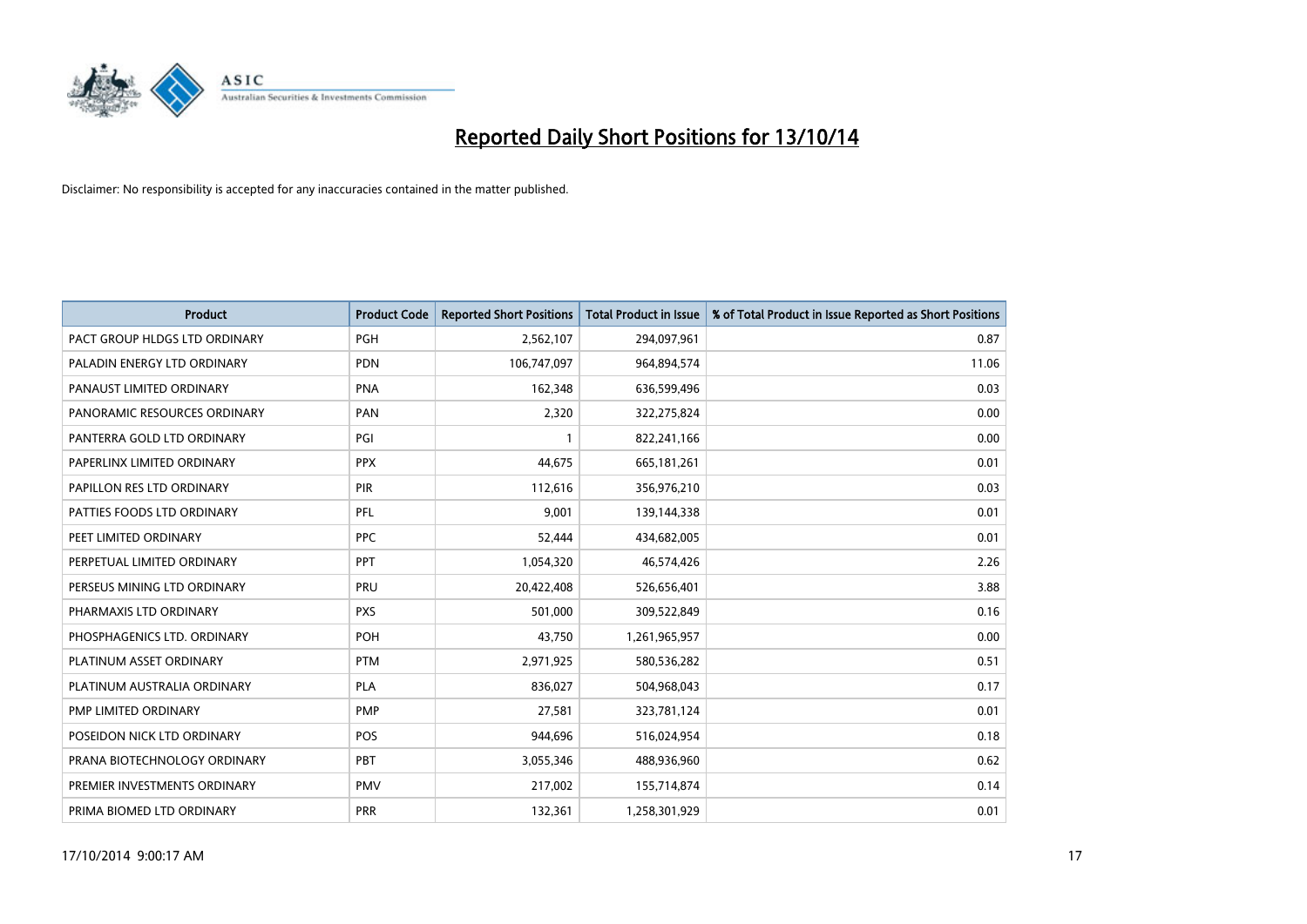

| <b>Product</b>                      | <b>Product Code</b> | <b>Reported Short Positions</b> | <b>Total Product in Issue</b> | % of Total Product in Issue Reported as Short Positions |
|-------------------------------------|---------------------|---------------------------------|-------------------------------|---------------------------------------------------------|
| PRIMARY HEALTH CARE ORDINARY        | <b>PRY</b>          | 23,595,943                      | 512,130,550                   | 4.61                                                    |
| PRIME MEDIA GRP LTD ORDINARY        | PRT                 | 1,472,712                       | 366,330,303                   | 0.40                                                    |
| PROGRAMMED ORDINARY                 | <b>PRG</b>          | 348,081                         | 118,651,911                   | 0.29                                                    |
| <b>QANTAS AIRWAYS ORDINARY</b>      | QAN                 | 38,108,065                      | 2,196,330,250                 | 1.74                                                    |
| OBE INSURANCE GROUP ORDINARY        | <b>OBE</b>          | 26,097,552                      | 1,364,945,301                 | 1.91                                                    |
| ORXPHARMA LTD ORDINARY              | QRX                 | 12,225                          | 164,190,969                   | 0.01                                                    |
| <b>QUBE HOLDINGS LTD ORDINARY</b>   | <b>QUB</b>          | 3,946,153                       | 1,054,428,076                 | 0.37                                                    |
| RAMSAY HEALTH CARE ORDINARY         | <b>RHC</b>          | 961,792                         | 202,081,252                   | 0.48                                                    |
| RANGE RESOURCES LTD ORDINARY        | <b>RRS</b>          | 750,000                         | 4,990,740,816                 | 0.02                                                    |
| <b>RCG CORPORATION LTD ORDINARY</b> | <b>RCG</b>          | 197,326                         | 263,808,625                   | 0.07                                                    |
| <b>RCR TOMLINSON ORDINARY</b>       | <b>RCR</b>          | 657,340                         | 139,000,806                   | 0.47                                                    |
| <b>REA GROUP ORDINARY</b>           | <b>REA</b>          | 1,415,825                       | 131,714,699                   | 1.07                                                    |
| RECALL HOLDINGS LTD ORDINARY        | <b>REC</b>          | 10,009,823                      | 313,149,677                   | 3.20                                                    |
| <b>RECKON LIMITED ORDINARY</b>      | <b>RKN</b>          | 1,358,942                       | 112,084,762                   | 1.21                                                    |
| <b>RED 5 LIMITED ORDINARY</b>       | <b>RED</b>          | 174,740                         | 759,451,008                   | 0.02                                                    |
| RED FORK ENERGY ORDINARY            | <b>RFE</b>          | 318,694                         | 501,051,719                   | 0.06                                                    |
| REDBANK ENERGY LTD ORDINARY         | AEJ                 | 13                              | 786,287                       | 0.00                                                    |
| REED RESOURCES LTD ORDINARY         | <b>RDR</b>          | 2,000                           | 499,453,895                   | 0.00                                                    |
| <b>REGIS RESOURCES ORDINARY</b>     | <b>RRL</b>          | 49,297,809                      | 499,781,595                   | 9.86                                                    |
| RESMED INC CDI 10:1                 | <b>RMD</b>          | 43,173,033                      | 1,403,045,440                 | 3.08                                                    |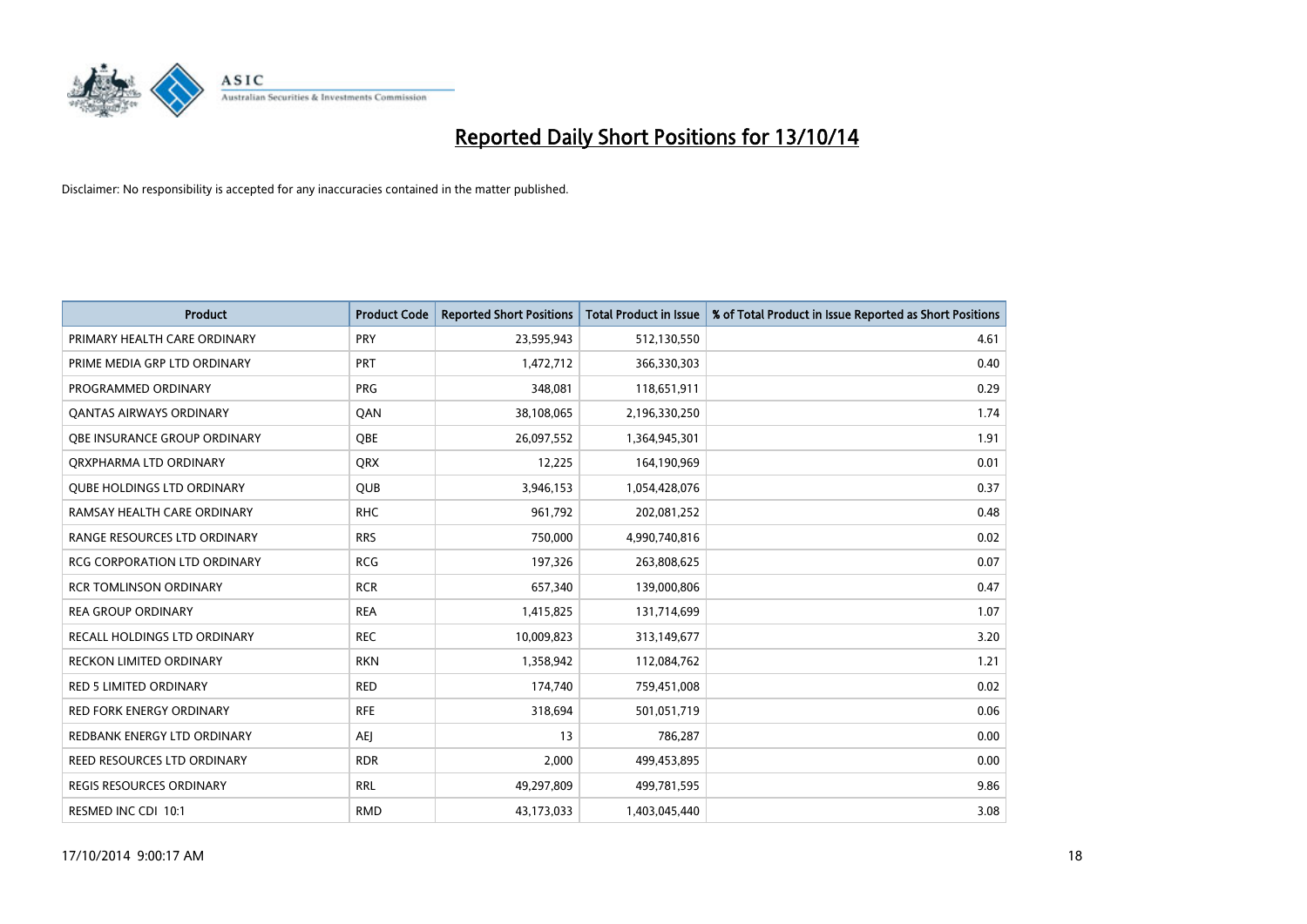

| <b>Product</b>                        | <b>Product Code</b> | <b>Reported Short Positions</b> | <b>Total Product in Issue</b> | % of Total Product in Issue Reported as Short Positions |
|---------------------------------------|---------------------|---------------------------------|-------------------------------|---------------------------------------------------------|
| <b>RESOLUTE MINING ORDINARY</b>       | <b>RSG</b>          | 10,235,931                      | 641,189,223                   | 1.60                                                    |
| RESOURCE GENERATION ORDINARY          | <b>RES</b>          | 1,220                           | 581,380,338                   | 0.00                                                    |
| RETAIL FOOD GROUP ORDINARY            | <b>RFG</b>          | 10,161,506                      | 144,878,508                   | 7.01                                                    |
| REX MINERALS LIMITED ORDINARY         | <b>RXM</b>          | 1,123,056                       | 220,519,784                   | 0.51                                                    |
| RIO TINTO LIMITED ORDINARY            | <b>RIO</b>          | 3,366,241                       | 435,758,720                   | 0.77                                                    |
| RNI NL. ORDINARY                      | <b>RNI</b>          | 500,000                         | 426,055,957                   | 0.12                                                    |
| ROC OIL COMPANY ORDINARY              | <b>ROC</b>          | 1,773,502                       | 687,618,400                   | 0.26                                                    |
| ROX RESOURCES ORDINARY                | <b>RXL</b>          | 2,073,894                       | 849,673,095                   | 0.24                                                    |
| ROYAL WOLF HOLDINGS ORDINARY          | <b>RWH</b>          | 209,381                         | 100,387,052                   | 0.21                                                    |
| RUBIK FINANCIAL LTD, ORDINARY         | RFL                 | 74,000                          | 340,999,914                   | 0.02                                                    |
| RUNGEPINCOCKMINARCO ORDINARY          | <b>RUL</b>          | 8,667                           | 177,653,062                   | 0.00                                                    |
| SAI GLOBAL LIMITED ORDINARY           | SAI                 | 225,957                         | 211,726,802                   | 0.11                                                    |
| SALMAT LIMITED ORDINARY               | <b>SLM</b>          | 100,009                         | 159,812,799                   | 0.06                                                    |
| SAMSON OIL & GAS LTD ORDINARY         | SSN                 | 17,389,000                      | 2,837,780,958                 | 0.61                                                    |
| SANDFIRE RESOURCES ORDINARY           | <b>SFR</b>          | 2,996,522                       | 155,640,968                   | 1.93                                                    |
| SANTOS LTD ORDINARY                   | <b>STO</b>          | 6,372,025                       | 982,255,602                   | 0.65                                                    |
| SARACEN MINERAL ORDINARY              | SAR                 | 2,254,698                       | 792,784,738                   | 0.28                                                    |
| SCA PROPERTY GROUP STAPLED SECURITIES | <b>SCP</b>          | 22,105,750                      | 648,628,320                   | 3.41                                                    |
| <b>SCENTRE GRP STAPLED</b>            | SCG                 | 25,333,727                      | 5,324,296,678                 | 0.48                                                    |
| SEDGMAN LIMITED ORDINARY              | <b>SDM</b>          | 1,128,550                       | 227,059,277                   | 0.50                                                    |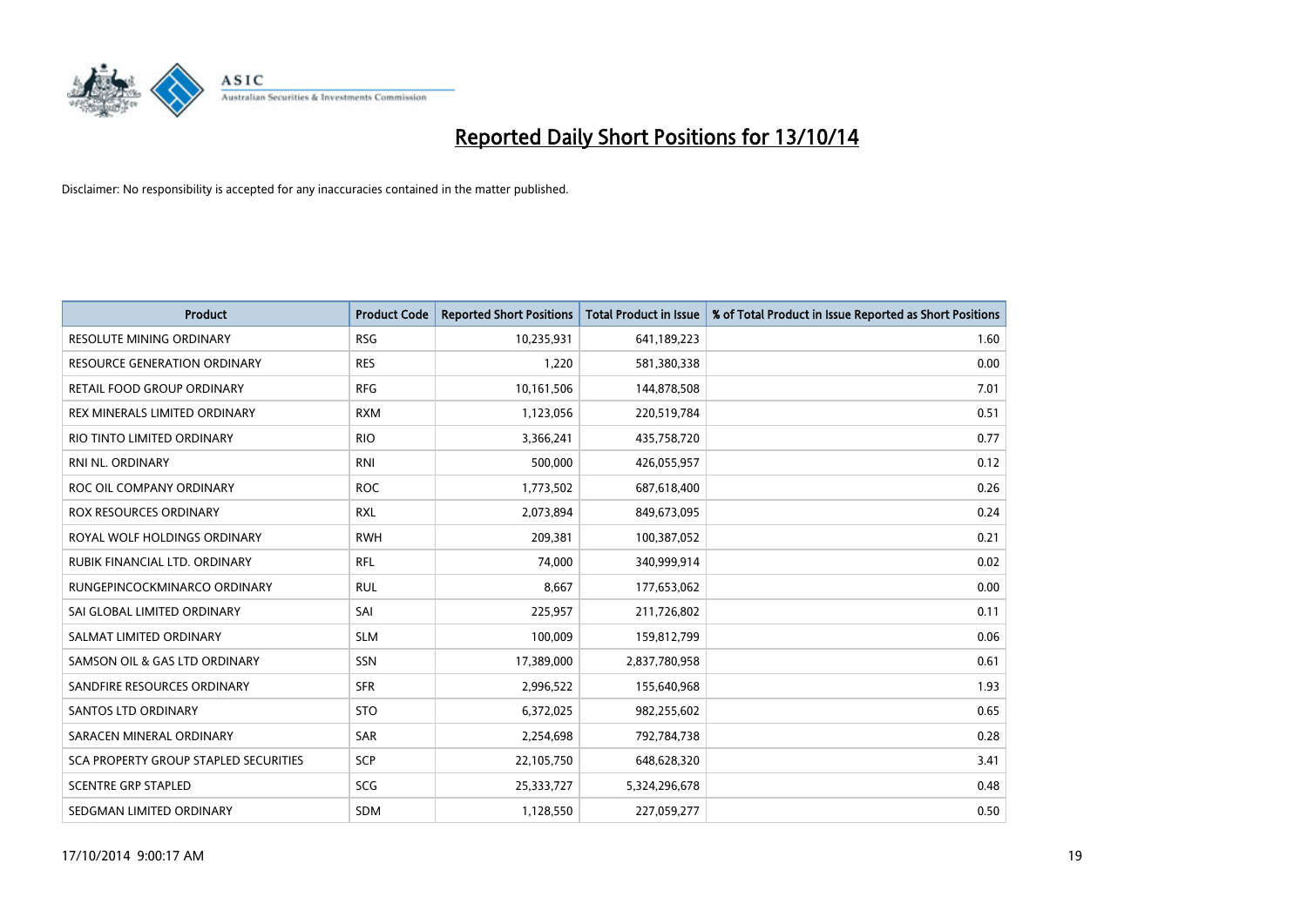

| <b>Product</b>                           | <b>Product Code</b> | <b>Reported Short Positions</b> | <b>Total Product in Issue</b> | % of Total Product in Issue Reported as Short Positions |
|------------------------------------------|---------------------|---------------------------------|-------------------------------|---------------------------------------------------------|
| SEEK LIMITED ORDINARY                    | <b>SEK</b>          | 13,414,268                      | 342,335,122                   | 3.92                                                    |
| SELECT HARVESTS ORDINARY                 | <b>SHV</b>          | 1,250,307                       | 70,541,261                    | 1.77                                                    |
| SENEX ENERGY LIMITED ORDINARY            | <b>SXY</b>          | 43,163,948                      | 1,149,657,377                 | 3.75                                                    |
| SERVCORP LIMITED ORDINARY                | SRV                 | 2,294                           | 98,432,275                    | 0.00                                                    |
| SERVICE STREAM ORDINARY                  | <b>SSM</b>          | 30                              | 386,389,873                   | 0.00                                                    |
| SEVEN GROUP HOLDINGS ORDINARY            | <b>SVW</b>          | 1,432,114                       | 302,691,886                   | 0.47                                                    |
| SEVEN WEST MEDIA LTD ORDINARY            | SWM                 | 18,377,778                      | 999,160,872                   | 1.84                                                    |
| SG FLEET GROUP LTD ORDINARY              | SGF                 | 64,972                          | 242,691,826                   | 0.03                                                    |
| SIGMA PHARMACEUTICAL ORDINARY            | <b>SIP</b>          | 16,594,180                      | 1,108,086,575                 | 1.50                                                    |
| SILEX SYSTEMS ORDINARY                   | <b>SLX</b>          | 8,523,819                       | 170,467,339                   | 5.00                                                    |
| SILVER CHEF LIMITED ORDINARY             | SIV                 | 98,787                          | 29,640,865                    | 0.33                                                    |
| SILVER LAKE RESOURCE ORDINARY            | <b>SLR</b>          | 24,872,189                      | 503,233,971                   | 4.94                                                    |
| SIMS METAL MGMT LTD ORDINARY             | SGM                 | 14,789,429                      | 204,633,630                   | 7.23                                                    |
| SINGAPORE TELECOMM. CHESS DEPOSITARY INT | SGT                 | 3,095,839                       | 115,837,110                   | 2.67                                                    |
| SINO GAS ENERGY ORDINARY                 | <b>SEH</b>          | 10,267,791                      | 1,541,672,358                 | 0.67                                                    |
| SIRIUS RESOURCES NL ORDINARY             | <b>SIR</b>          | 12,668,950                      | 340,988,269                   | 3.72                                                    |
| SIRTEX MEDICAL ORDINARY                  | <b>SRX</b>          | 63,467                          | 56,524,273                    | 0.11                                                    |
| SKILLED GROUP LTD ORDINARY               | <b>SKE</b>          | 6,668,757                       | 235,753,791                   | 2.83                                                    |
| <b>SKY NETWORK ORDINARY</b>              | <b>SKT</b>          | 11,796,519                      | 389,139,785                   | 3.03                                                    |
| SKYCITY ENT GRP LTD ORDINARY             | <b>SKC</b>          | 8,000,685                       | 592,857,388                   | 1.35                                                    |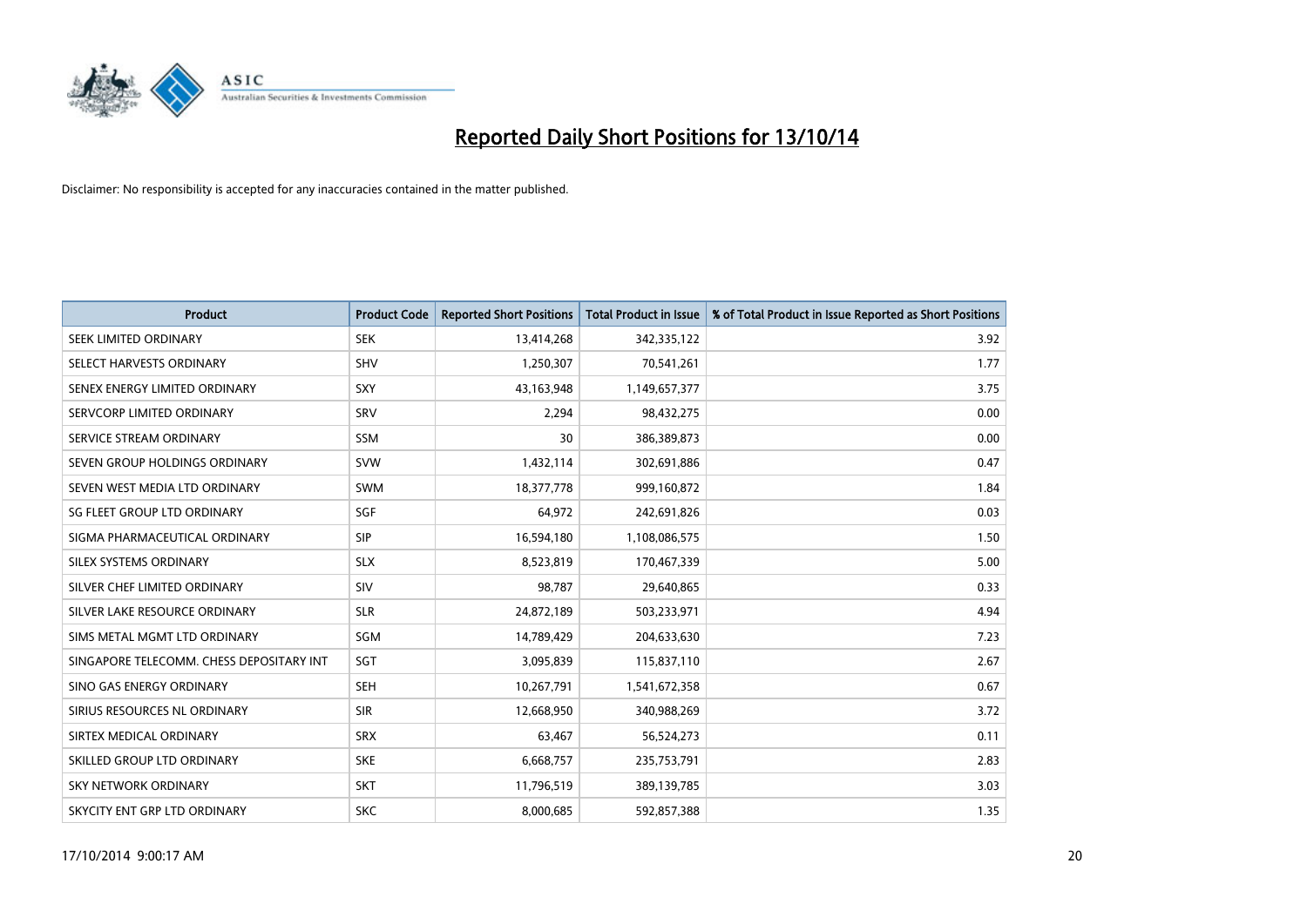

| Product                                  | <b>Product Code</b> | <b>Reported Short Positions</b> | <b>Total Product in Issue</b> | % of Total Product in Issue Reported as Short Positions |
|------------------------------------------|---------------------|---------------------------------|-------------------------------|---------------------------------------------------------|
| <b>SLATER &amp; GORDON ORDINARY</b>      | SGH                 | 595,007                         | 205,583,924                   | 0.29                                                    |
| SMARTGRP CORPORATION ORDINARY            | <b>SIQ</b>          | 324,979                         | 101,461,150                   | 0.32                                                    |
| SMS MANAGEMENT, ORDINARY                 | <b>SMX</b>          | 1,974,436                       | 69,394,537                    | 2.85                                                    |
| SONIC HEALTHCARE ORDINARY                | <b>SHL</b>          | 2,614,199                       | 401,171,556                   | 0.65                                                    |
| SOUL PATTINSON (W.H) ORDINARY            | SOL                 | 33,927                          | 239,395,320                   | 0.01                                                    |
| SP AUSNET STAPLED SECURITIES             | <b>SPN</b>          | 580,214                         | 3,425,244,162                 | 0.02                                                    |
| SPARK INFRASTRUCTURE STAPLED US PROHIBT. | SKI                 | 12,800,466                      | 1,466,360,128                 | 0.87                                                    |
| SPARK NEW ZEALAND ORDINARY               | <b>SPK</b>          | 13,745,412                      | 1,829,283,872                 | 0.75                                                    |
| SPDR 200 FUND ETF UNITS                  | <b>STW</b>          | 12,579                          | 46,146,865                    | 0.03                                                    |
| SPECIALTY FASHION ORDINARY               | <b>SFH</b>          | 100,930                         | 192,236,121                   | 0.05                                                    |
| SPOTLESS GRP HLD LTD ORDINARY            | <b>SPO</b>          | 24,637,885                      | 1,098,290,178                 | 2.24                                                    |
| ST BARBARA LIMITED ORDINARY              | <b>SBM</b>          | 9,798,552                       | 488,074,077                   | 2.01                                                    |
| STARPHARMA HOLDINGS ORDINARY             | SPL                 | 14,965,943                      | 313,283,388                   | 4.78                                                    |
| STEADFAST GROUP LTD ORDINARY             | <b>SDF</b>          | 8,821,647                       | 503,352,992                   | 1.75                                                    |
| STH CRS ELECT ENGNR ORDINARY             | <b>SXE</b>          | 11,032                          | 161,523,130                   | 0.01                                                    |
| STHN CROSS MEDIA ORDINARY                | <b>SXL</b>          | 37,399,998                      | 705,246,986                   | 5.30                                                    |
| STOCKLAND UNITS/ORD STAPLED              | SGP                 | 5,746,974                       | 2,348,746,744                 | 0.24                                                    |
| STRAITS RES LTD. ORDINARY                | <b>SRQ</b>          | 20,370                          | 1,217,730,293                 | 0.00                                                    |
| STRIKE ENERGY LTD ORDINARY               | <b>STX</b>          | 4,000                           | 833,330,946                   | 0.00                                                    |
| STW COMMUNICATIONS ORDINARY              | SGN                 | 5,598,363                       | 409,699,000                   | 1.37                                                    |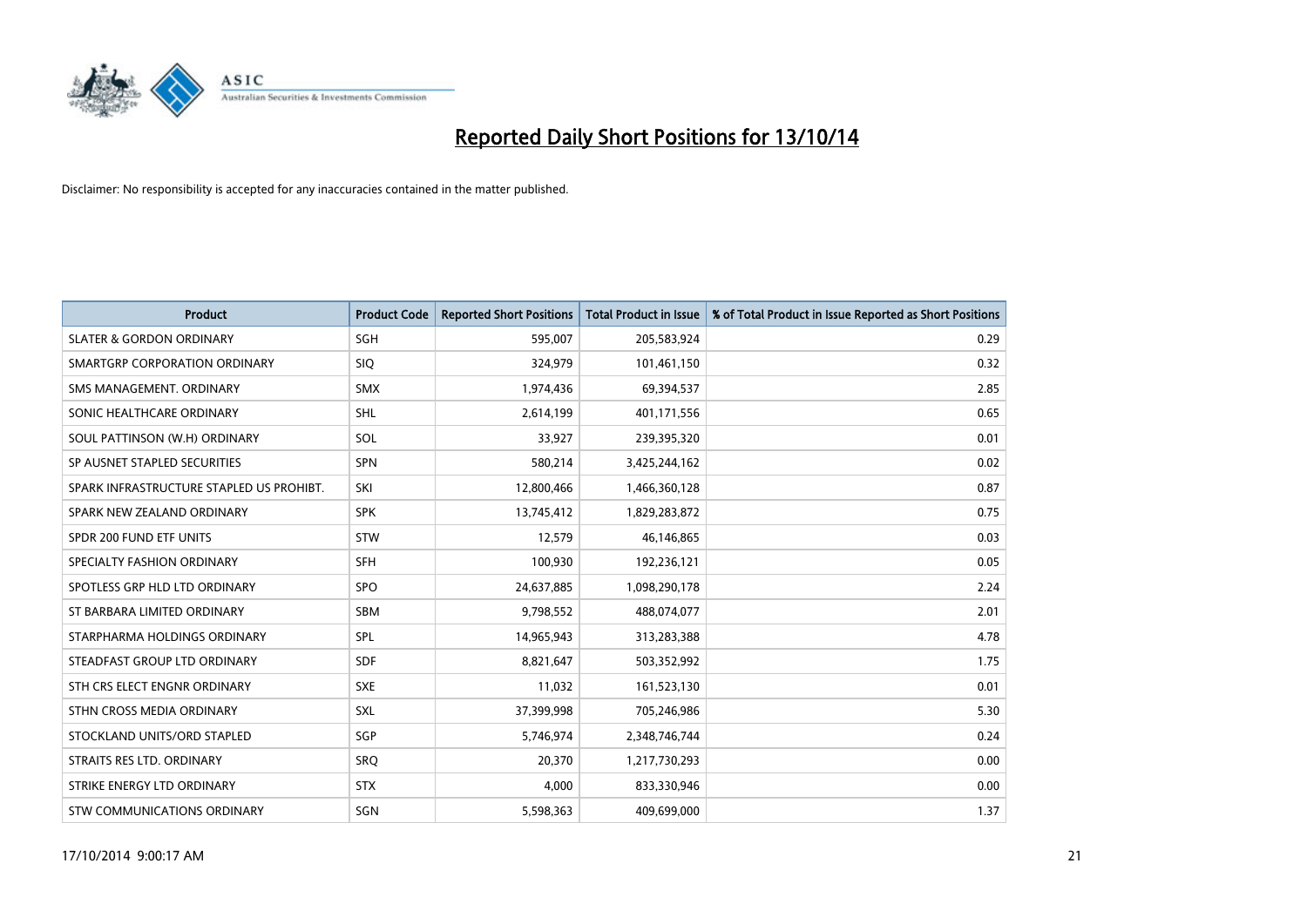

| <b>Product</b>                      | <b>Product Code</b> | <b>Reported Short Positions</b> | <b>Total Product in Issue</b> | % of Total Product in Issue Reported as Short Positions |
|-------------------------------------|---------------------|---------------------------------|-------------------------------|---------------------------------------------------------|
| <b>SUNCORP GROUP LTD ORDINARY</b>   | <b>SUN</b>          | 8,744,821                       | 1,286,600,980                 | 0.68                                                    |
| SUNDANCE ENERGY ORDINARY            | <b>SEA</b>          | 2,070,099                       | 548,854,663                   | 0.38                                                    |
| SUNDANCE RESOURCES ORDINARY         | SDL                 | 81,550,215                      | 3,082,028,456                 | 2.65                                                    |
| SUNLAND GROUP LTD ORDINARY          | <b>SDG</b>          | 96.847                          | 181,710,087                   | 0.05                                                    |
| SUPER RET REP LTD ORDINARY          | SUL                 | 9,395,582                       | 196,897,430                   | 4.77                                                    |
| SYD AIRPORT STAPLED US PROHIBIT.    | <b>SYD</b>          | 26,097,177                      | 2,216,216,041                 | 1.18                                                    |
| SYRAH RESOURCES ORDINARY            | <b>SYR</b>          | 4,806,123                       | 164,135,076                   | 2.93                                                    |
| TABCORP HOLDINGS LTD ORDINARY       | <b>TAH</b>          | 19,180,439                      | 765,652,364                   | 2.51                                                    |
| TAP OIL LIMITED ORDINARY            | <b>TAP</b>          | 10,433                          | 243,186,639                   | 0.00                                                    |
| TASSAL GROUP LIMITED ORDINARY       | <b>TGR</b>          | 301,264                         | 146,897,115                   | 0.21                                                    |
| TATTS GROUP LTD ORDINARY            | <b>TTS</b>          | 28,908,046                      | 1,434,790,447                 | 2.01                                                    |
| <b>TECHNOLOGY ONE ORDINARY</b>      | <b>TNE</b>          | 3,471,702                       | 308,796,455                   | 1.12                                                    |
| TELSTRA CORPORATION. ORDINARY       | <b>TLS</b>          | 41,697,069                      | 12,443,074,357                | 0.34                                                    |
| TEN NETWORK HOLDINGS ORDINARY       | <b>TEN</b>          | 148,261,651                     | 2,630,984,596                 | 5.64                                                    |
| TERANGA GOLD CORP CDI 1:1           | <b>TGZ</b>          | 1,374                           | 73,965,595                    | 0.00                                                    |
| TFS CORPORATION LTD ORDINARY        | <b>TFC</b>          | 4,949,940                       | 325,267,408                   | 1.52                                                    |
| THE REJECT SHOP ORDINARY            | <b>TRS</b>          | 2,373,203                       | 28,844,648                    | 8.23                                                    |
| <b>TIGER RESOURCES ORDINARY</b>     | <b>TGS</b>          | 7,370,869                       | 1,143,541,406                 | 0.64                                                    |
| TOLL HOLDINGS LTD ORDINARY          | <b>TOL</b>          | 23,254,656                      | 717,318,622                   | 3.24                                                    |
| <b>TORO ENERGY LIMITED ORDINARY</b> | <b>TOE</b>          | 9,845                           | 1,567,784,418                 | 0.00                                                    |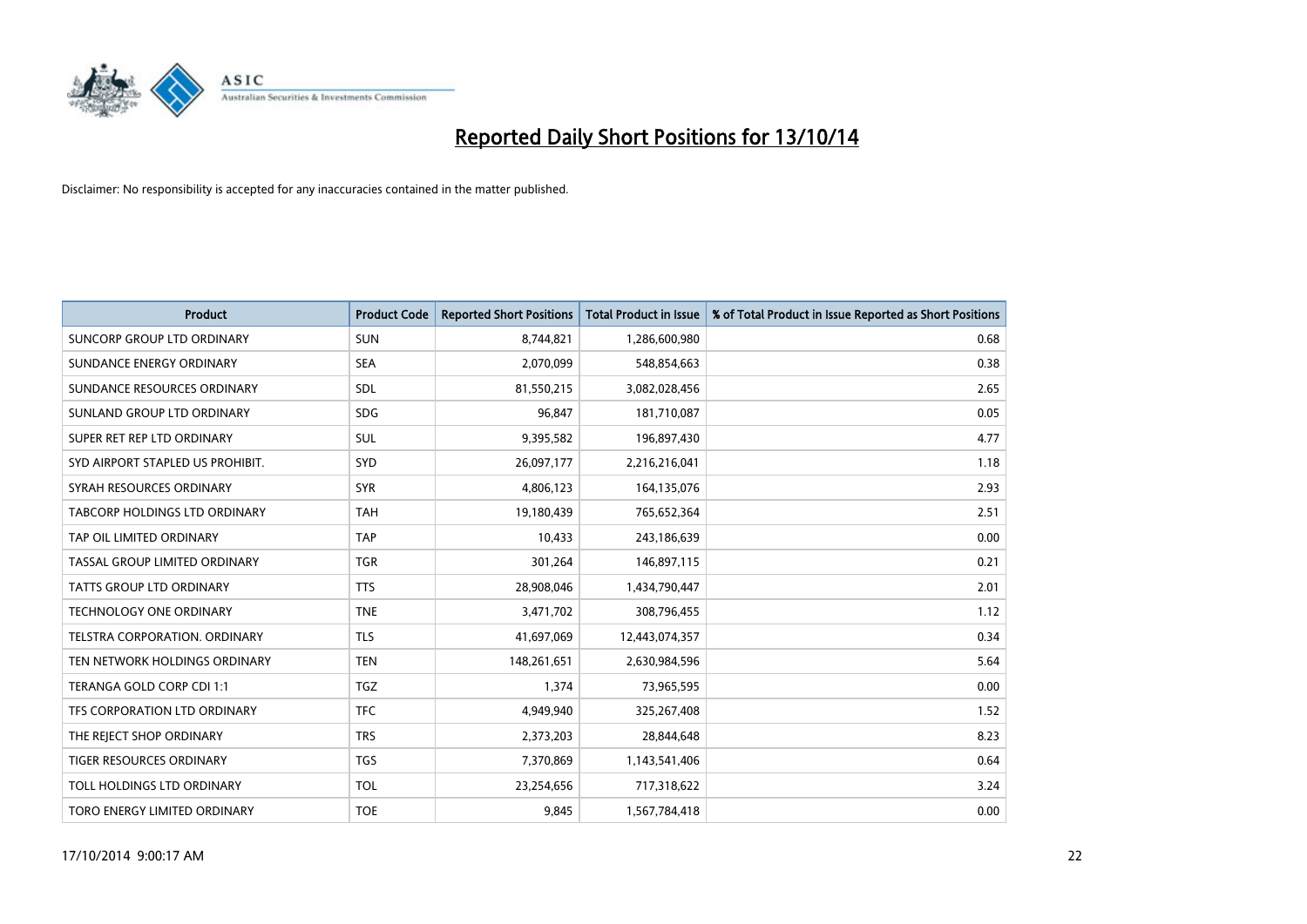

| <b>Product</b>                       | <b>Product Code</b> | <b>Reported Short Positions</b> | <b>Total Product in Issue</b> | % of Total Product in Issue Reported as Short Positions |
|--------------------------------------|---------------------|---------------------------------|-------------------------------|---------------------------------------------------------|
| TOX FREE SOLUTIONS ORDINARY          | <b>TOX</b>          | 2,625,257                       | 133,752,359                   | 1.96                                                    |
| TPG TELECOM LIMITED ORDINARY         | <b>TPM</b>          | 9,401,902                       | 793,808,141                   | 1.18                                                    |
| <b>TRADE ME GROUP ORDINARY</b>       | <b>TME</b>          | 6,280,439                       | 396,913,549                   | 1.58                                                    |
| TRANSFIELD SERVICES ORDINARY         | <b>TSE</b>          | 9,240,433                       | 512,457,716                   | 1.80                                                    |
| TRANSPACIFIC INDUST, ORDINARY        | <b>TPI</b>          | 25,046,941                      | 1,579,648,778                 | 1.59                                                    |
| TRANSURBAN GROUP TRIPLE STAPLED SEC. | <b>TCL</b>          | 23,166,511                      | 1,906,390,878                 | 1.22                                                    |
| <b>TREASURY GROUP ORDINARY</b>       | <b>TRG</b>          | 30,399                          | 23,697,498                    | 0.13                                                    |
| TREASURY WINE ESTATE ORDINARY        | <b>TWE</b>          | 9,791,834                       | 651,261,403                   | 1.50                                                    |
| <b>TRITON MIN LTD ORDINARY</b>       | <b>TON</b>          | 730                             | 310,101,731                   | 0.00                                                    |
| TROY RESOURCES LTD ORDINARY          | <b>TRY</b>          | 4,368,555                       | 195,265,161                   | 2.24                                                    |
| <b>TZ LIMITED ORDINARY</b>           | <b>TZL</b>          | 5,253,454                       | 384,874,293                   | 1.36                                                    |
| UGL LIMITED ORDINARY                 | UGL                 | 16,519,329                      | 166,511,240                   | 9.92                                                    |
| UNILIFE CORPORATION CDI 6:1          | <b>UNS</b>          | 114,184                         | 272,833,620                   | 0.04                                                    |
| UNITY MINING LTD ORDINARY            | <b>UML</b>          | 319,871                         | 1,133,122,711                 | 0.03                                                    |
| UXC LIMITED ORDINARY                 | <b>UXC</b>          | 2,878,665                       | 329,728,102                   | 0.87                                                    |
| <b>VEDA GROUP LTD ORDINARY</b>       | <b>VED</b>          | 17,791,536                      | 842,055,406                   | 2.11                                                    |
| <b>VENTURE MINERALS ORDINARY</b>     | <b>VMS</b>          | 163,000                         | 287,320,170                   | 0.06                                                    |
| VILLA WORLD LTD, ORDINARY            | <b>VLW</b>          | 69,351                          | 93,663,800                    | 0.07                                                    |
| <b>VILLAGE ROADSHOW LTD ORDINARY</b> | <b>VRL</b>          | 554,658                         | 159,509,459                   | 0.35                                                    |
| VIRGIN AUS HLDG LTD ORDINARY         | <b>VAH</b>          | 53,689,604                      | 3,524,912,131                 | 1.52                                                    |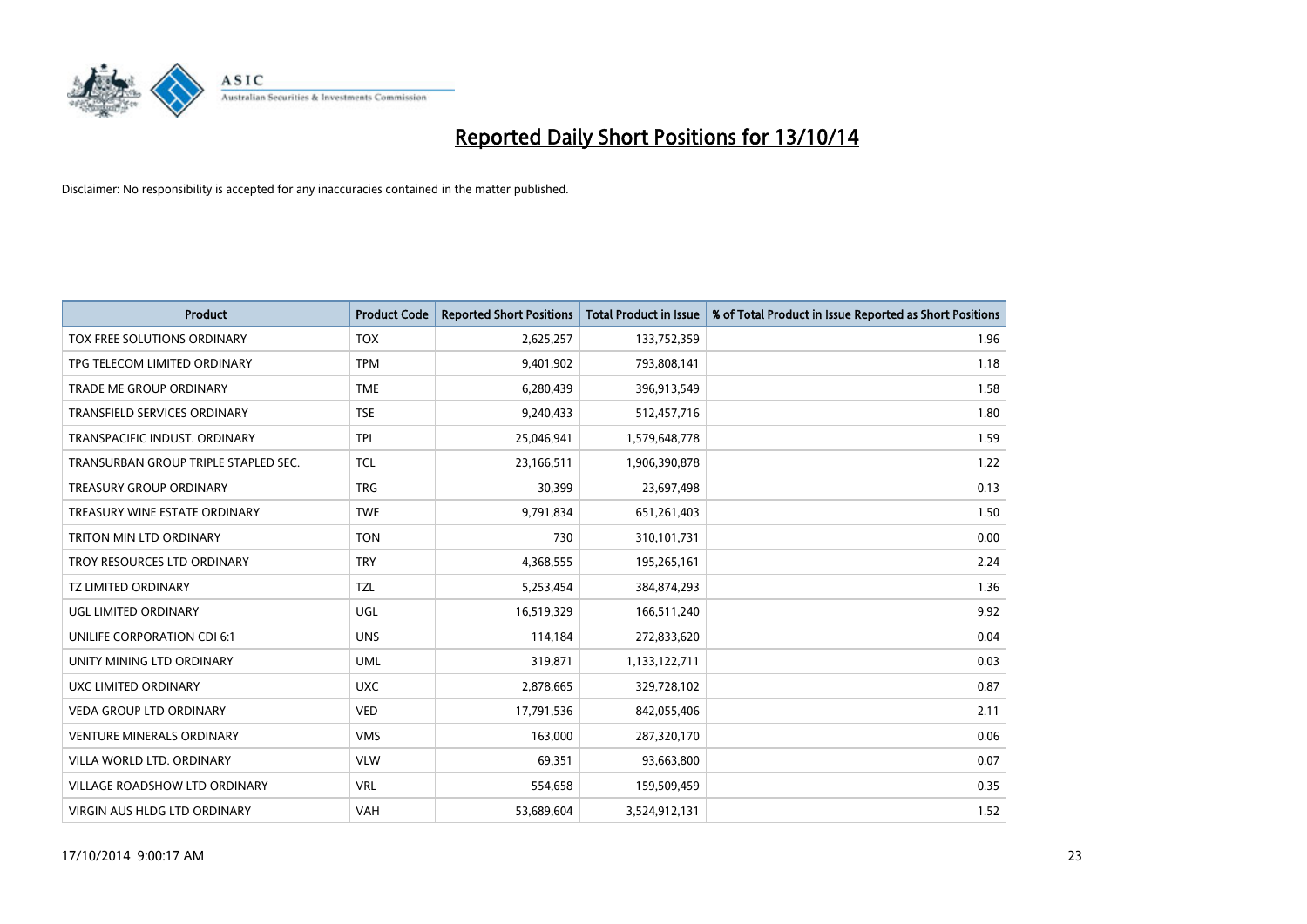

| <b>Product</b>                       | <b>Product Code</b> | <b>Reported Short Positions</b> | <b>Total Product in Issue</b> | % of Total Product in Issue Reported as Short Positions |
|--------------------------------------|---------------------|---------------------------------|-------------------------------|---------------------------------------------------------|
| <b>VIRTUS HEALTH LTD ORDINARY</b>    | <b>VRT</b>          | 3,759,236                       | 79,847,678                    | 4.71                                                    |
| <b>VOCATION LTD ORDINARY</b>         | <b>VET</b>          | 14,726,617                      | 230,000,000                   | 6.40                                                    |
| <b>VOCUS COMMS LTD ORDINARY</b>      | <b>VOC</b>          | 618,373                         | 104,803,018                   | 0.59                                                    |
| WARRNAMBOOL CHEESE ORDINARY          | <b>WCB</b>          | 19                              | 56,098,797                    | 0.00                                                    |
| <b>WATPAC LIMITED ORDINARY</b>       | <b>WTP</b>          | 2,539                           | 189,258,397                   | 0.00                                                    |
| <b>WDS LIMITED ORDINARY</b>          | <b>WDS</b>          | 198,078                         | 144,740,614                   | 0.14                                                    |
| WEBJET LIMITED ORDINARY              | <b>WEB</b>          | 1,483,875                       | 79,397,959                    | 1.87                                                    |
| <b>WESFARMERS LIMITED ORDINARY</b>   | <b>WES</b>          | 5,870,409                       | 1,143,274,951                 | 0.51                                                    |
| <b>WESTERN AREAS LTD ORDINARY</b>    | <b>WSA</b>          | 15,845,370                      | 232,580,131                   | 6.81                                                    |
| WESTERN DESERT RES. ORDINARY         | <b>WDR</b>          | 2,490,070                       | 620,049,919                   | 0.40                                                    |
| WESTERN DESERT RES. RIGHTS 31-MAR-14 | <b>WDRR</b>         | 17,835                          | 120,009,662                   | 0.01                                                    |
| <b>WESTFIELD CORP STAPLED</b>        | <b>WFD</b>          | 3,934,504                       | 2,078,089,686                 | 0.19                                                    |
| WESTFIELD GROUP ORD/UNIT STAPLED SEC | <b>WDC</b>          | 1,872,603                       | 2,078,089,686                 | 0.09                                                    |
| <b>WESTPAC BANKING CORP ORDINARY</b> | <b>WBC</b>          | 29,704,163                      | 3,109,048,309                 | 0.96                                                    |
| WHITE ENERGY COMPANY ORDINARY        | <b>WEC</b>          | 31,950                          | 328,374,494                   | 0.01                                                    |
| WHITEHAVEN COAL ORDINARY             | <b>WHC</b>          | 85,264,370                      | 1,025,760,027                 | 8.31                                                    |
| WIDE BAY AUST LTD ORDINARY           | <b>WBB</b>          | 1,201                           | 36,712,453                    | 0.00                                                    |
| WOODSIDE PETROLEUM ORDINARY          | <b>WPL</b>          | 5,488,316                       | 823,910,657                   | 0.67                                                    |
| WOOLWORTHS LIMITED ORDINARY          | <b>WOW</b>          | 20,123,072                      | 1,259,918,639                 | 1.60                                                    |
| WORLEYPARSONS LTD ORDINARY           | <b>WOR</b>          | 8,926,249                       | 244,264,793                   | 3.65                                                    |